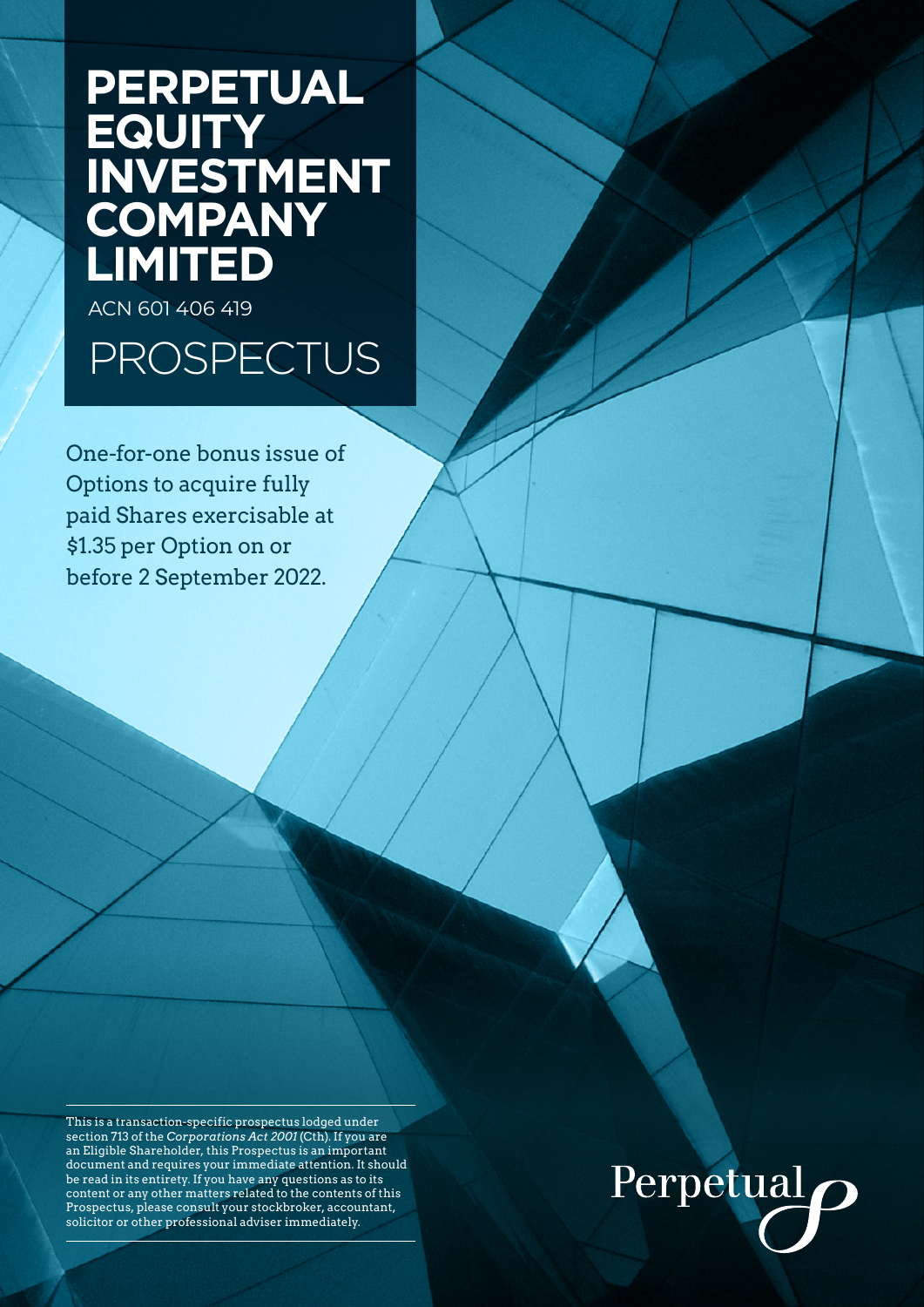#### **IMPORTANT INFORMATION**

This Prospectus is dated 2 June 2021 and a copy of this Prospectus was lodged with ASIC on that date. This Prospectus has been prepared by Perpetual Equity Investment Company Limited (the **Company**). The Company will apply to the ASX for quotation of the Options within seven days of the date of this Prospectus.

Neither ASIC nor the ASX nor any of their respective officers take any responsibility for the contents of this Prospectus or the merits of the investment to which this Prospectus relates.

#### **Nature of this Prospectus**

This is a Prospectus for an offer of 'continuously quoted securities' (as defined in the Corporations Act) of the Company and has been prepared in accordance with section 713 of the Corporations Act. Section 713 allows the issue of a more concise prospectus in relation to an offer of securities in a class of securities which has been continuously quoted by the ASX in the three months prior to the date of the prospectus. In general terms 'transaction specific prospectuses' are only required to contain information in relation to the effect of the offer on the company and the rights and liabilities attaching to the options offered and the underlying securities, and any material price sensitive information not previously disclosed to the market. It is not necessary to include general information in relation to all of the assets and liabilities, financial position, profits and losses or prospects of the issuing company.

This Prospectus is therefore intended to be read in conjunction with publicly available information in relation to the Company which has been disclosed to the ASX. This Prospectus contains information only to the extent to which it is reasonable for investors and their professional advisers to expect to find the information in the Prospectus. This Prospectus does not contain the same level of disclosure as a prospectus for an initial public offering.

This Prospectus should be read carefully and in its entirety before you decide whether to deal in or exercise the Options. In particular, you should consider the key risks that could affect the performance of the Company or the value of an investment in the Company, some of which are outlined in section [4](#page-21-0) of this Prospectus.

The Company may make additional announcements after the date of this Prospectus and throughout the period that the Offer is open that may be relevant to your consideration about whether to deal in or exercise the Options.

You can access these announcements at [www.asx.com.au](http://www.asx.com.au/) under the stock code 'PIC' or at [http://www.perpetualequity.com.au/shareholders/asx](http://www.perpetualequity.com.au/shareholders/asx-announcements)**[announcements](http://www.perpetualequity.com.au/shareholders/asx-announcements)** 

By returning a completed Option Exercise Form and paying the Exercise Price, you acknowledge that you have read this Prospectus and you have acted in accordance with, and agree to the terms of, the Offer detailed in this Prospectus.

Cooling off rights do not apply to an exercise of the Options. This means that, in most cases you cannot withdraw your Option Exercise Form once it has been accepted.

The information provided in this Prospectus is not financial product advice and has been prepared without taking into account your investment objectives, financial circumstances or particular needs. Before deciding whether to deal in or exercise the Options, you should consider whether they are a suitable investment for you in light of your own investment objectives and financial circumstances and having regard to the merits or risks involved. If, after reading this Prospectus, you have any questions about the Offer, you should contact your stockbroker, solicitor, accountant or other professional adviser.

#### **Disclaimer**

Except as required by law, and only then to the extent so required, neither the Company nor any other person warrants the future performance of the Company, or any return on any investment made under this Prospectus.

No person is authorised to give any information or make any representation in connection with the Offer described in this Prospectus which is not contained in this Prospectus. Any information or representation not contained in this Prospectus may not be relied on as having been authorised by the Company in connection with the Offer.

#### **Past performance**

Past Share price performance provides no guarantee or guidance as to future Share price performance. Past performance information given in this Prospectus is provided for illustrative purposes only and should not be relied upon as (and is not) an indication of future performance. The historical information in this Prospectus is, or is based upon, information that has been released to the market. For further information, please see past announcements released to the ASX.

#### **Forward-looking statements**

This Prospectus includes forward-looking statements that, despite being based on the Company's current expectations about future events, are subject to known and unknown risks, uncertainties and assumptions, many of which are outside the control of the Company and the Directors. These known and unknown risks, uncertainties and assumptions could cause actual results, performance or achievements to differ materially from the expectations described in or implied by the forward-looking statements in this Prospectus.

In particular, this Prospectus details some important factors and risks that could cause the Company's actual results to differ from the forward-looking statements in this Prospectus. Forward-looking statements include, but are not limited to, those statements containing such words as 'anticipate', 'estimate', 'believe', 'should', 'will', 'may' and similar expressions that are predictions of or indicate future events and future trends.

#### **Prospectus expiry**

No Options or other securities will be issued on the basis of this Prospectus later than the expiry date of this Prospectus being the date 13 months after the date of this Prospectus.

#### **Governing law**

This Prospectus is governed by the laws of New South Wales.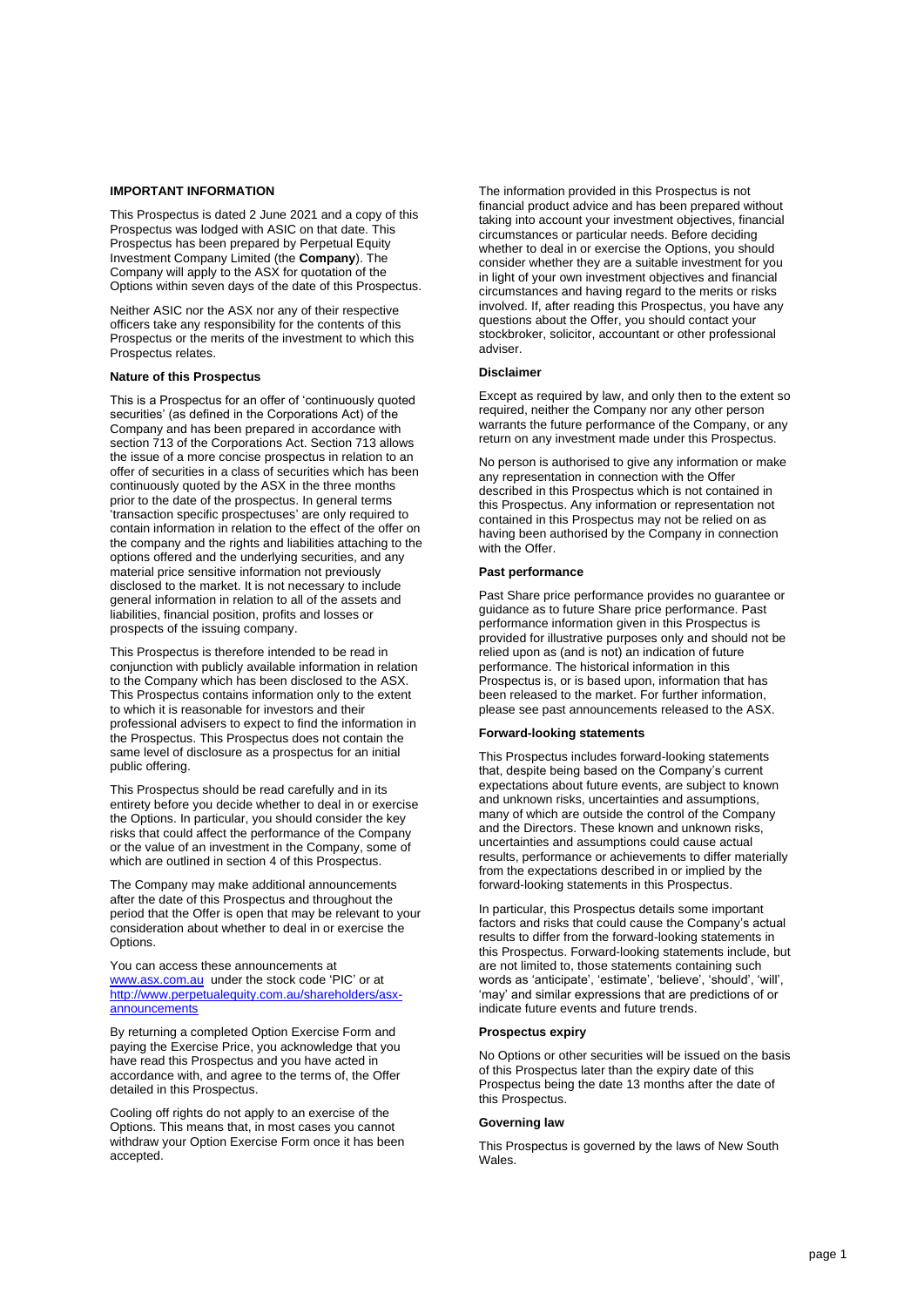#### **Intermediary authorisation**

The Company does not hold an Australian financial services licence (**AFSL**) under the Corporations Act. Accordingly, the Offer will be made pursuant to an arrangement between the Company and Perpetual Investment Management Limited (the **Manager**), a holder of an AFSL. Under section 911A(2)(b) of the Corporations Act, the Manager will act as the Company's authorised intermediary. The Company has authorised the Manager to make offers to arrange for the issue, variation and disposal of Options and the issue, variation and disposal of Shares issued on exercise of the Options. The Company will only issue, vary or dispose of the Options, and the Shares issued on exercise of the Options, in accordance with those offers and no others.

#### **Prospectus availability**

Eligible Shareholders can obtain a copy of this Prospectus at any time prior to the Option Expiry Date on the Company's website at

[http://www.perpetualequity.com.au/shareholders/asx](http://www.perpetualequity.com.au/shareholders/asx-announcements)[announcements](http://www.perpetualequity.com.au/shareholders/asx-announcements) or by contacting the Share Registry on 1800 421 712 (within Australia) or +61 1800 421 712 (outside Australia) at any time from 8.30am to 5.00pm (Sydney time) Monday to Friday. The information on the Company's website does not form part of this Prospectus.

If you access the electronic version of this Prospectus, you should ensure that you download and read the entire Prospectus. A paper copy of this Prospectus will be made available free of charge by contacting the Share Registry.

Any person accessing the electronic version of this Prospectus, for the purpose of making an investment in the Company, must only access this Prospectus from within Australia or New Zealand, or any jurisdiction outside Australia or New Zealand where the distribution of this Prospectus is not restricted by law.

The Corporations Act prohibits any person from passing the Option Exercise Form on to another person unless it is accompanied by a hard copy of the Prospectus or the complete and unaltered electronic version of the Prospectus.

If the Prospectus is found to be deficient, any exercises of Options may need to be dealt with in accordance with section 724 of the Corporations Act. If section 724 applied, the Company would be required to either:

- repay the money to the relevant Eligible Shareholders;
- give the relevant Eligible Shareholders a supplementary or replacement prospectus correcting the deficiency or changing the terms of the Offer and allow Eligible Shareholders one month to withdraw their Option Exercise Forms, in which case any withdrawing Eligible Shareholder would be repaid their money; or
- issue the Options to Eligible Shareholders and give Eligible Shareholders one month to withdraw their Option Exercise Form, in which case any withdrawing Eligible Shareholder would be repaid their money.

#### **Foreign jurisdictions**

This Prospectus contains offers to Eligible Shareholders in Australia and New Zealand.

This Prospectus does not constitute an offer in any place in which, or to any person to whom, it would not be lawful to make such an offer or invitation.

No action has been taken to:

- register or qualify the Options or the Offer, or to otherwise permit an offering of the Options, in any jurisdiction other than as set out in this section; and
- lodge this Prospectus in any jurisdiction outside of Australia or New Zealand or to otherwise permit a public offering of the Options in any jurisdiction outside Australia or New Zealand.

The distribution of this Prospectus outside Australia and New Zealand (including electronically) may be restricted by law and the persons who come into possession of this Prospectus should seek advice and observe such restrictions. Any failure to comply with such restrictions may constitute a violation of applicable securities laws. Applicants who are residents in countries other than Australia and New Zealand should consult their stockbroker, accountant, solicitor or other professional adviser as to whether any governmental or other consents are required or whether any other formalities need to be considered and followed.

#### **Nominees**

Nominees and custodians may not distribute this document, and may not permit any beneficial shareholder to participate in the Offer, in any country outside Australia and New Zealand except, with the consent of the Company, to beneficial shareholders resident in certain other countries where the Company may determine it is lawful and practical to make the Offer.

#### **Minimum subscription**

There is no minimum subscription for the Offer.

#### **Glossary**

Terms and abbreviations used in this Prospectus are explained in the Glossary in section [6](#page-32-0) of this Prospectus.

A reference in this Prospectus to time is a reference to the local time in Sydney, New South Wales, unless otherwise stated.

All financial amounts in this Prospectus are expressed in Australian dollars, unless otherwise stated.

#### **Enquiries**

If you have any questions in relation to the Offer or matters set out in this Prospectus, please contact the Share Registry on 1800 421 712 (within Australia) or +61 1800 421 712 (outside Australia) at any time from 8.30am to 5.00pm (Sydney time) Monday to Friday or your stockbroker, solicitor, accountant or other professional adviser.

#### **Privacy**

By completing an Option Exercise Form to exercise the Options you are providing personal information to the Company through the Share Registry that may be personal information for the purposes of the Privacy Act 1988 (Cth).

The Company and the Share Registry, on its behalf, may collect, hold and use that personal information in order to process your Option Exercise Form. The Company may also collect, hold and use that personal information in order to service your needs as a Shareholder, provide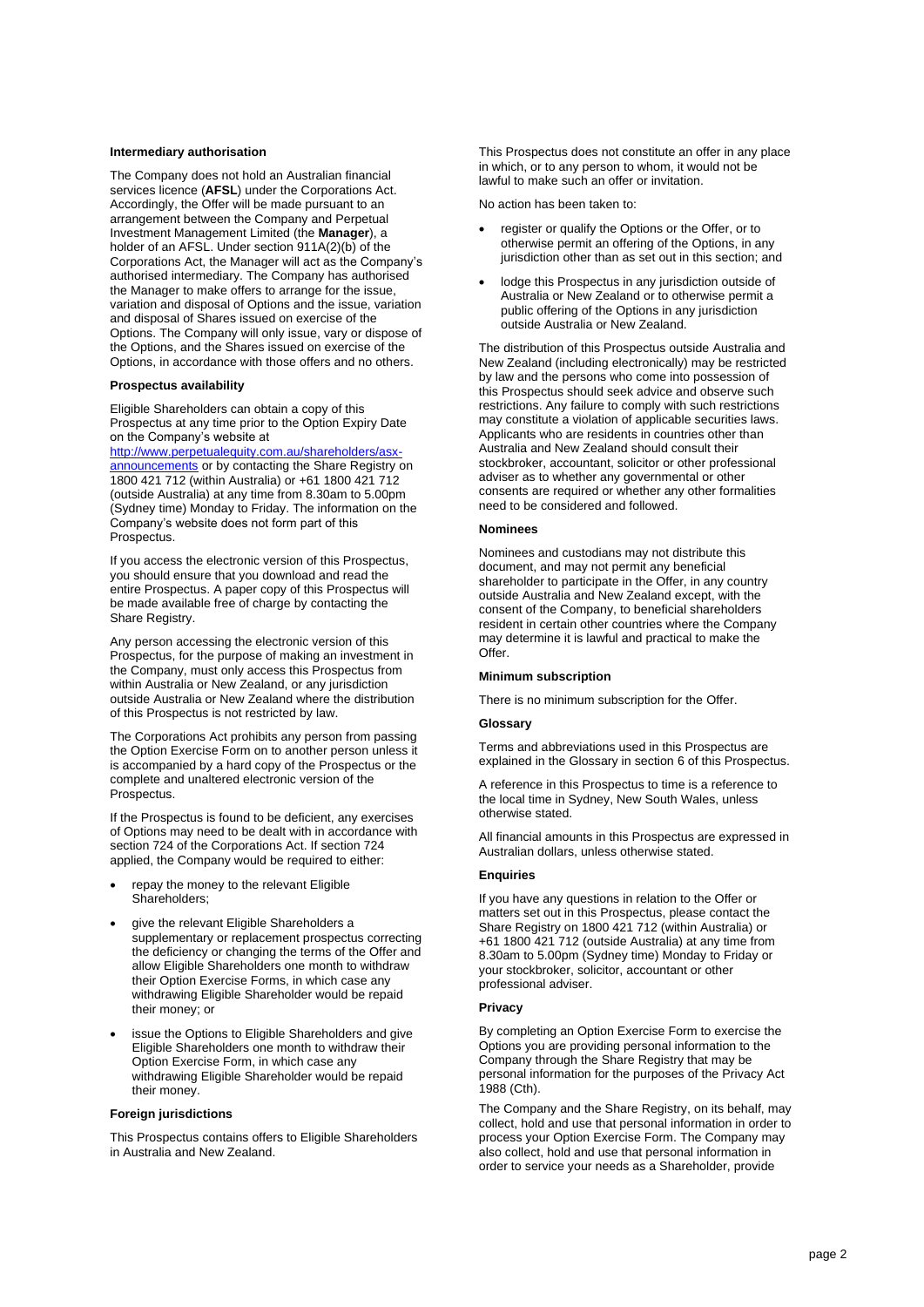facilities and services that you request and carry out appropriate administration of your investment.

If you become a Shareholder, the Corporations Act and the Australian taxation legislation require information about you (for example, your name, address and details of the Shares that you hold) to be included in the Company's Shareholder register, which is accessible by the public. The information must continue to be included in the Company's Shareholder register if you cease to be a Shareholder.

The Company will only use or disclose your personal information for the purposes for which it was collected, other related purposes and as permitted or required by law. If you do not wish to provide this information, the Company and its Share Registry may not be able to process your Option Exercise Form .

The Company may also share your personal information with the Company's agents, service providers and others who provide services on the Company's behalf, some of which may be located outside of Australia where your personal information may not receive the same level of protection as afforded under Australian law.

For more details on how the Company collects, stores, uses and discloses your information, please read the Company's Privacy Policy located on the Company's website at

[https://www.perpetualequity.com.au/~/media/perpetualp](https://www.perpetualequity.com.au/~/media/perpetualpeic/pdf/peiclprivacypolicy.ashx?la=en) [eic/pdf/peiclprivacypolicy.ashx?la=en.](https://www.perpetualequity.com.au/~/media/perpetualpeic/pdf/peiclprivacypolicy.ashx?la=en) Alternatively, you can contact the Company to request a copy of its Privacy Policy free of charge. The Share Registry's privacy policy is available at

[https://linkgroup.com/docs/Link\\_Group\\_Privacy\\_Policy.p](https://linkgroup.com/docs/Link_Group_Privacy_Policy.pdf) [df](https://linkgroup.com/docs/Link_Group_Privacy_Policy.pdf)

It is recommended that you obtain a copy of the Company's Privacy Policy and read it carefully before making an investment decision.

It is important you understand that by submitting an Option Exercise Form accompanying this Prospectus or by making a payment using the information provided on the Option Exercise Form, you consent to the matters outlined in the Company's Privacy Policy . The Company's Privacy Policy also contains information about how you can access and seek correction of your personal information, complain about a breach by the Company of the Australian privacy laws, and how the Company will deal with your complaint.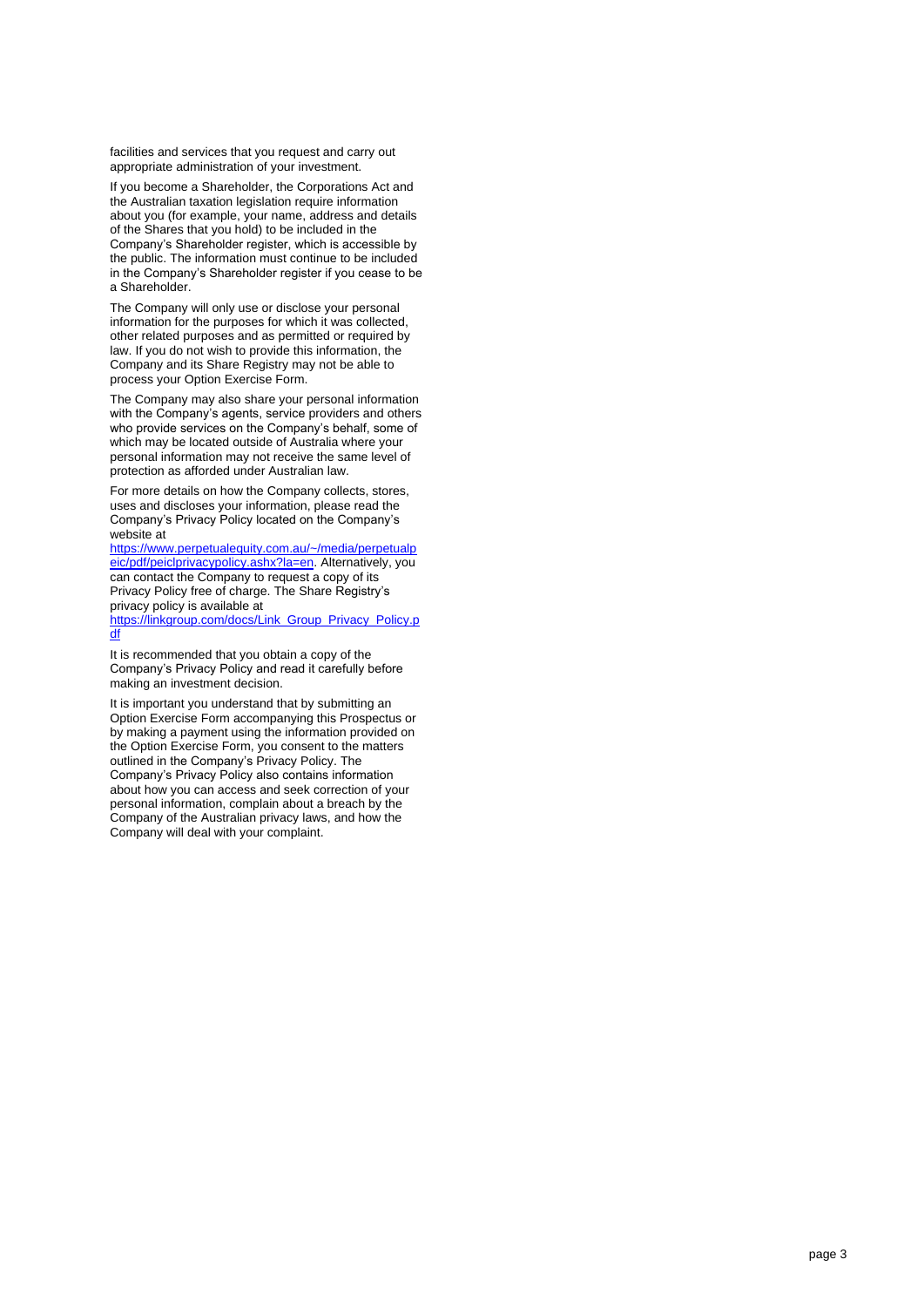# **Key dates**

| <b>Event</b>                                                                      | <b>Time and date</b>                                |
|-----------------------------------------------------------------------------------|-----------------------------------------------------|
| Announcement of Offer and SPP<br>Lodgement of Prospectus with ASIC and the ASX    | Wednesday, 2 June 2021                              |
| Shares trade ex-bonus Option entitlements                                         | Tuesday, 22 June 2021                               |
| Record Date to determine entitlements under the Offer                             | 7:00pm (Sydney time) on<br>Wednesday, 23 June 2021  |
| Option Issue Date<br>Intended date for issue and entry of Options on the register | Tuesday, 29 June 2021                               |
| Options expected to commence trading on the ASX                                   | Wednesday, 30 June 2021                             |
| Prospectus and holding statements dispatched to Eligible<br>Shareholders          | Wednesday, 30 June 2021                             |
| <b>Option Expiry Date</b>                                                         | 5:00pm (Sydney time) on<br>Friday, 2 September 2022 |

The timetable is indicative only and may be subject to change. Unless indicated, all times and dates are references to Sydney, Australia time. The Company reserves the right to vary the above dates, subject to the ASX Listing Rules and Corporations Act.

The Company's share purchase plan announced on Wednesday, 2 June 2021 (**SPP**) is expected to close on Thursday 17 June 2021. Shares issued under the SPP are expected to be issued prior to the Record Date and will therefore be included in calculating entitlements under the Offer.

#### **Questions**

If you have any enquiries concerning the Offer, please contact the Share Registry. If you are unclear in relation to any matter relating to the Offer or are uncertain whether the Options are a suitable investment for you, you should seek professional guidance from your stockbroker, accountant, solicitor or other professional adviser before deciding whether to invest.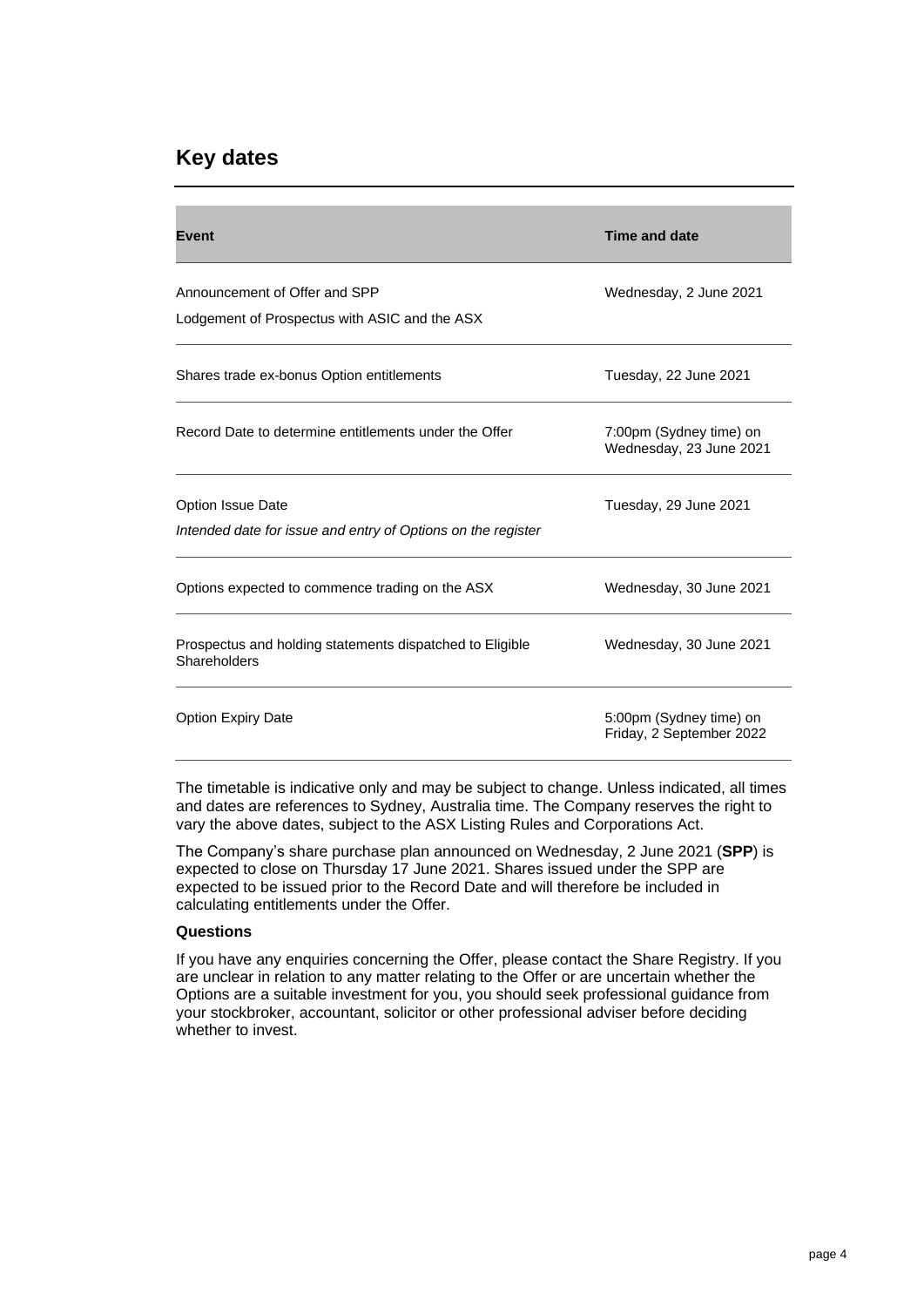# **Contents**

| 1              | <b>Overview of the Company</b>          | 8  |
|----------------|-----------------------------------------|----|
| $\mathbf{2}$   | The Offer and its impact on the Company | 13 |
| 3              | Offer terms and conditions              | 17 |
| 4              | <b>Risks</b>                            | 21 |
| 5              | <b>Additional Information</b>           | 27 |
| 6              | <b>Glossary</b>                         | 32 |
| $\overline{7}$ | Approval                                | 33 |
| 8              | <b>Corporate Directory</b>              | 34 |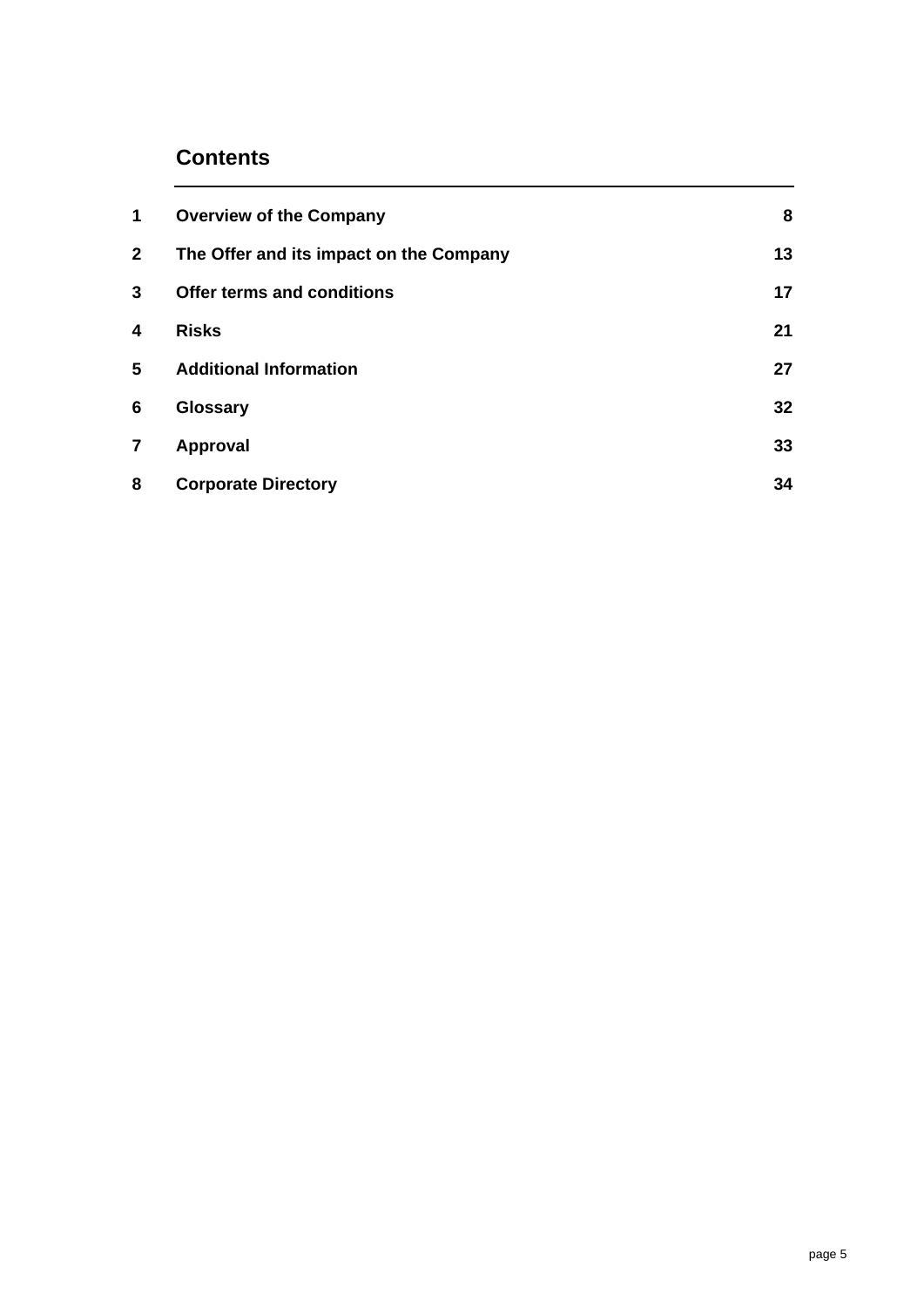Wednesday 2 June 2021

Dear Shareholders,

On behalf of the directors of Perpetual Equity Investment Company Limited (**Company**), I am pleased to provide you with this Prospectus for the recently announced one-for-one bonus option issue to Eligible Shareholders (**Offer**).

#### **Overview of the Offer**

Under the Offer, each Eligible Shareholder who holds Shares at 7:00pm (Sydney time) on the Record Date of Wednesday, 23 June 2021 and has a registered address in Australia and New Zealand will be issued with one Option for each Share in the Company they hold.

Each Option will give Eligible Shareholders the opportunity, but not the obligation, to purchase an additional ordinary Share for \$1.35 (**Exercise Price**). The Exercise Price has been set at the Company's pre-tax net tangible assets per Share as at Thursday, 27 May 2021.<sup>1</sup> As described further in this Prospectus, the Shares issued upon exercise of the Options will rank equally with the existing Shares and have the same rights as those Shares from the date of issue.

You can exercise some or all of your Options by completing the Option Exercise Form, paying the Exercise Price per Option in accordance with the details provided on the Option Exercise Form and returning the completed Option Exercise Form to the Share Registry before 5:00pm (Sydney time) on the Option Expiry Date, being Friday, 2 September 2022.

The Options are being issued to Eligible Shareholders for no consideration so no funds will be raised by the Company from the issue of the Options under the Offer unless and until holders of Options choose to exercise some or all of their Options. Any capital raised from the exercise of Options will be additional capital available to the Company to pursue its investment strategy as described further in section [1.2](#page-8-1) of this Prospectus.

The Company regularly pays dividends to its Shareholders. As set out below in section [1.3](#page-9-0) of this Prospectus in more detail, the Company in previous years has paid an interim and final dividend, although the Company does not guarantee that any future dividends will be paid. If future dividends are declared (which will be at the discretion of the Board), Option holders who exercise those Options (and are issued the Shares) prior to the applicable record date of any such future dividend will be eligible to receive the dividend in respect of those Shares.

#### **Background to the Offer**

In conjunction with the Offer, on Wednesday, 2 June 2021 the Company has also announced a share purchase plan (**SPP**). Shareholders who are eligible to participate in the SPP, will be entitled to apply for up to \$30,000 worth of Shares at the SPP issue price, being the lower of:

- a 2.5% discount to the closing Share price on the ASX on the SPP record date (being Tuesday,1 June 2021); and
- a 2.5% discount to the volume weighted average price of Shares traded on the ASX during the five trading days up to, and including, the SPP closing date (expected to be Thursday 17 June 2021),

rounded to the nearest cent.

The terms and conditions of the SPP will be set out in full in the SPP Booklet, which the Company will release on the ASX and dispatch to eligible Shareholders from Thursday 3 June 2021.

The Company will issue new Shares under the SPP (**SPP Shares**). These SPP Shares will be issued to eligible Shareholders on the Record Date of the Offer. Accordingly, eligible

<sup>&</sup>lt;sup>1</sup> Net tangible asset figure is unaudited and approximate.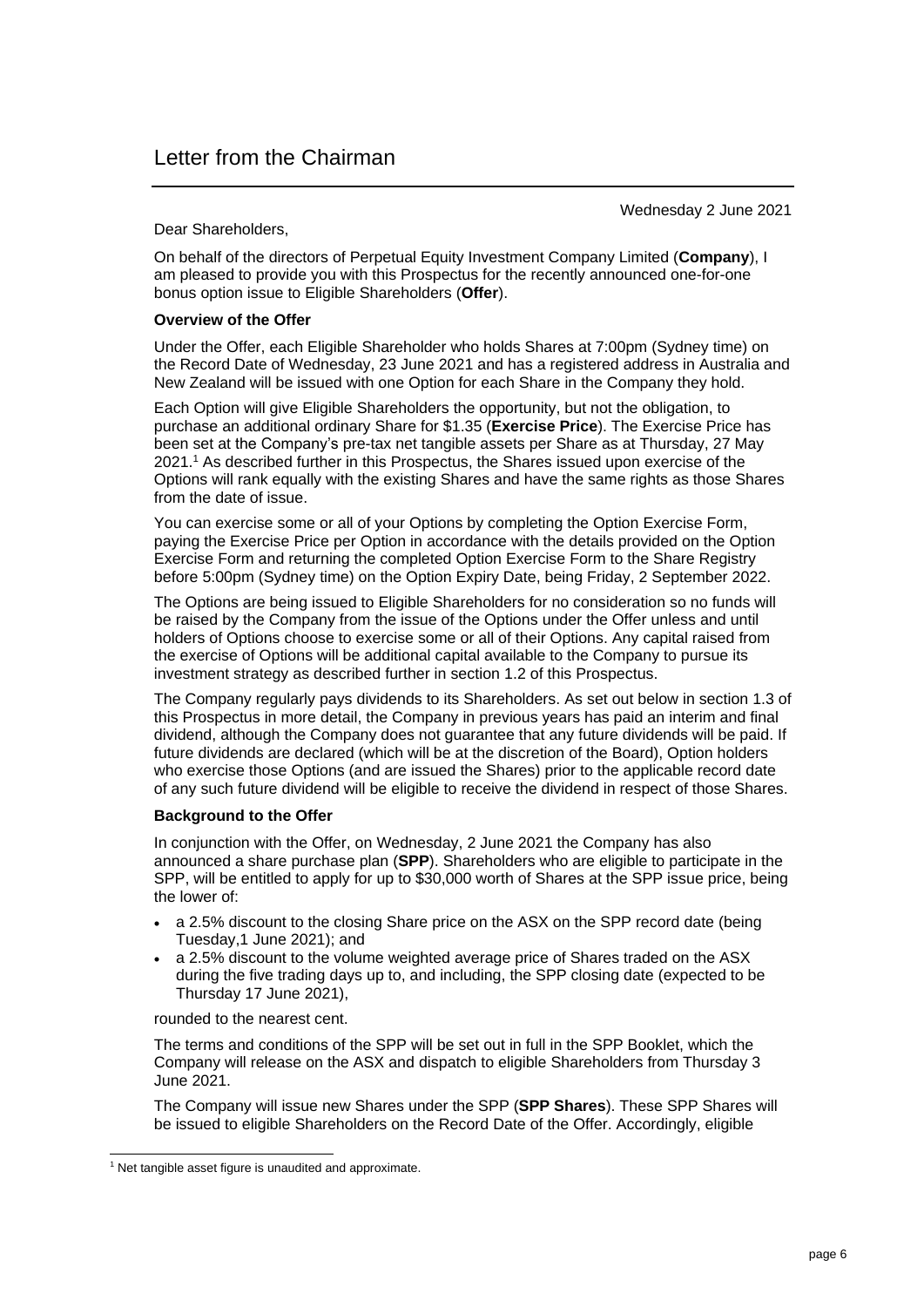Shareholders who subscribe for, and are issued, Shares under the SPP will be eligible to receive Options in respect of their SPP Shares.

Given this, it is not possible for the Company to accurately specify the precise number of Options which will be issued under the Offer, since this will be determined by reference to the number of existing Shares as well as the number of SPP Shares issued under the SPP, which will only be determined after the date of this Prospectus. However, as a one- for-one offer, the number of Options issued will be one Option for every Share held by an Eligible Shareholder at that time, which is expected to be approximately the number of Shares which are on issue after the SPP Shares are issued.

The Board considers that the SPP and the Offer provide the potential for enhanced liquidity for Shareholders. As the Company's size increases, it is expected the liquidity in the Shares of the Company traded on the ASX should also increase and may generate further interest from new investors, brokers, analysts and financial advisers. Greater scale may also benefit Shareholders by reducing the fixed expense base of the Company on a per Share basis.

#### **How the proceeds will be used**

The proceeds from the SPP and from any Options exercised are intended to enable Perpetual Investment Management Limited (the **Manager**) to actively pursue additional investments in accordance with the Company's investment strategy. The Manager is of the view that current market conditions provide attractive opportunities for the active, value style of investing that has underpinned the Manager's approach since the Company's inception.<sup>2</sup> This is reflected in the Portfolio being almost fully invested, holding just 1.7% cash as at 30 April 2021. 3

The Manager actively manages the Company's franking credit balance and will also consider this when deploying the additional capital raised.<sup>4</sup> As at 30 April 2021, the annual dividend yield of the Company was 4.4% and the grossed up annual dividend yield was 6.3%. 5

#### **This Prospectus**

The Board recommends you read this Prospectus carefully and in its entirety before making a decision whether to deal in Shares and Options. If you have any questions about the Prospectus, please contact your stockbroker, accountant, solicitor or other professional adviser. This Prospectus provides details of the Offer and an overview of the business of the Company.

On behalf of the Board, I thank you for your continued support.

Yours sincerely,

Many Fox

Nancy Fox Chairman Perpetual Equity Investment Company Limited

<sup>&</sup>lt;sup>2</sup> Inception date is 18 December 2014.

<sup>&</sup>lt;sup>3</sup> Figure is unaudited and approximate.

<sup>4</sup> No assurance can be given as to the ability of the Company to frank any future dividends.

<sup>5</sup> Yield is calculated based on the total dividends of 5.6 cents per share and the closing share price of \$1.26 as at 30 April 2021. Grossed up yield takes into account franking credits at a tax rate of 30%. Note that this is not a forecast. Past dividend payments should not be taken as an indication of future dividends which may be declared or paid to Shareholders.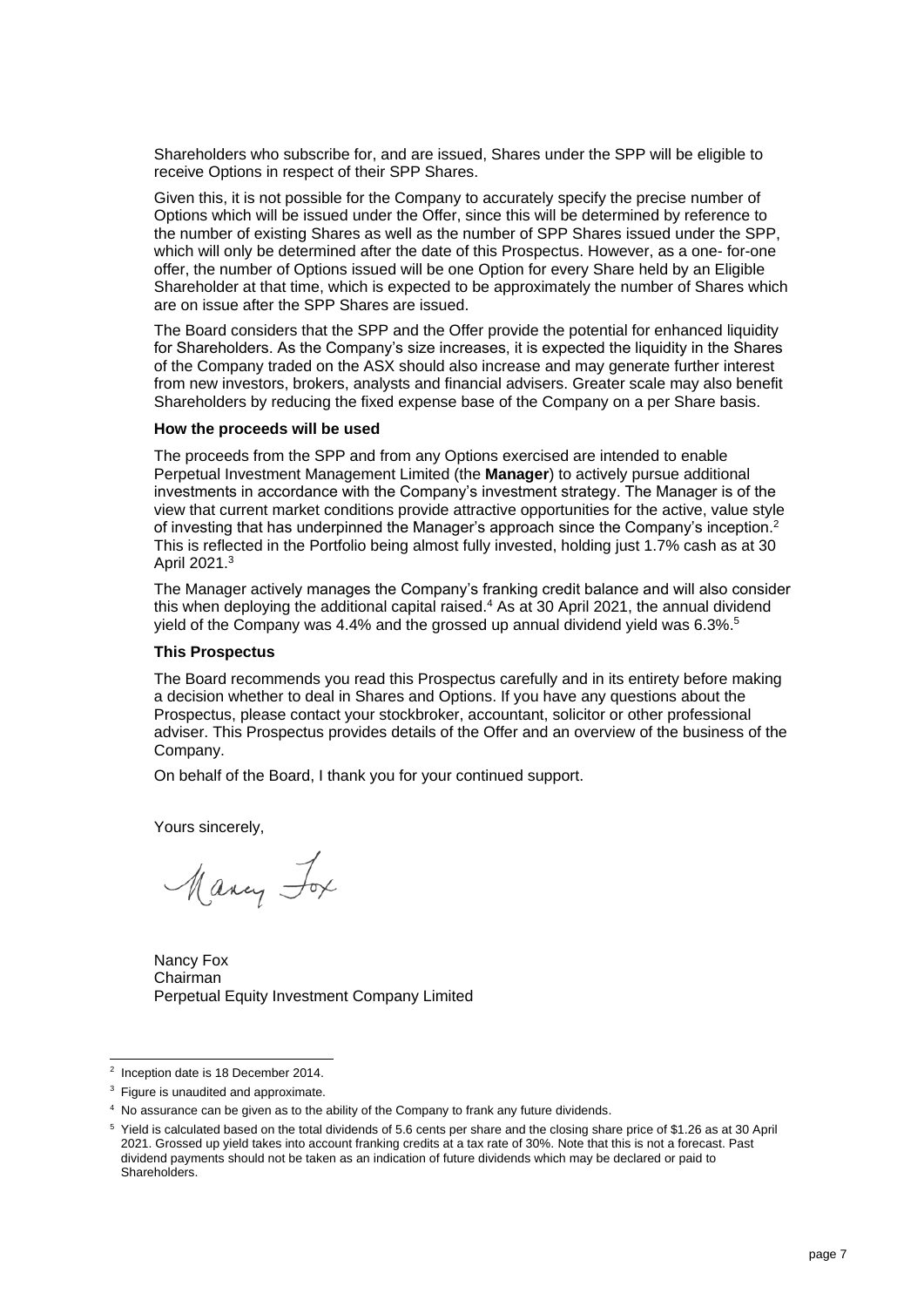# <span id="page-8-0"></span>1 Overview of the Company

#### **1.1 About the Company**

Perpetual Equity Investment Company Limited (the **Company**) is a listed investment company that was listed on the ASX in 2014. The Company's investment strategy is to create a concentrated and actively managed portfolio of Australian securities, with typically a mid-cap focus, and global listed securities. Investments are selected by Perpetual Investment Management Limited (the **Manager**), one of Australia's most experienced investment managers.

#### <span id="page-8-1"></span>**1.2 Investment objective, strategy and approach**

The Company's investment objective is to provide investors with an income stream and long-term capital growth in excess of its Benchmark (the S&P/ASX 300 Accumulation Index) over minimum 5 year investment periods.

The Company's investment strategy is to create a concentrated and actively managed portfolio of Australian securities with typically a mid-cap focus and global listed securities. The Company will typically hold 20 to 40 securities.

The Company's investment guidelines are as follows:

- 50% 100% Australian listed securities
- 0% 35% Global listed securities
- 0% 25% Cash

The Manager undertakes an active management style of the Company's investment Portfolio, with a focus on value and quality. The Manager aims to buy securities in companies that it believes are high quality companies trading at prices below what it perceives to be fair value. The Manager applies the following four quality criteria when assessing companies for investment:

- 1. **Quality of business** This looks at the industry in which the company operates, its market share and barriers to entry, its products and their positioning and any issues such as social and environmental impacts.
- 2. **Conservative debt** Involves strict balance sheet scrutiny to avoid over leveraged companies.
- 3. **Sound management** Based on an assessment of the track record of a company's management. The Manager looks for management with a history of using shareholders' capital sensibly, a clear focus on maximising shareholder value and strong governance practices.
- 4. **Recurring earnings**  Companies that have at least a three year track record of generating earnings, where applicable, or a demonstrated ability to provide visible earnings in the future.

The Company provides regular updates to Shareholders regarding the ongoing performance of the Portfolio. In addition to its annual and half year financial reports to Shareholders, the Company also issues net tangible asset statements on the ASX each trading day.<sup>6</sup> Shareholders are encouraged to monitor the ASX and to read these updates carefully.

<sup>&</sup>lt;sup>6</sup> Net tangible asset figures released to the ASX each trading day are unaudited and approximate.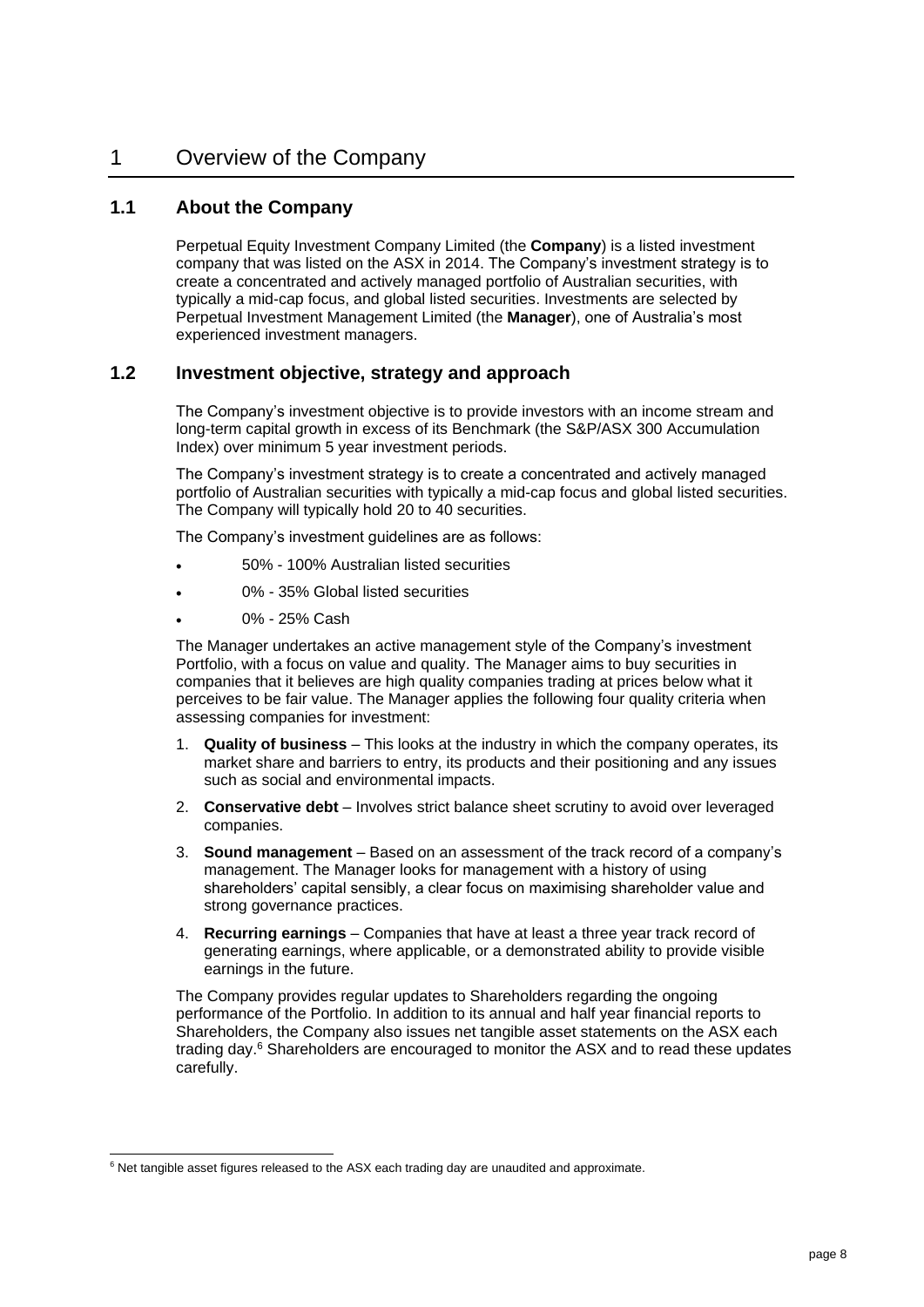## <span id="page-9-0"></span>**1.3 Dividends**

The Company has, in previous years, paid fully franked interim and final dividends to Shareholders as outlined in the chart below. While the Company may change its dividend policy in the future and there is no guarantee that any dividends will be paid, it is the Board's current intention to continue to pay a dividend to Shareholders twice a year, franked to 100% or to the maximum extent possible if less than 100%.

As at 30 April 2021, the annual dividend yield of the Company (calculated over the previous 12 months) was 4.4% and the grossed up yield was 6.3%.<sup>7</sup>



Note: This is not a forecast. Past dividend payments should not be taken as an indication of future dividends which may be declared or paid to Shareholders.

\* Inception date is 18 December 2014.

<sup>7</sup> Yield is based on the total dividends of 5.6 cents per share and the closing price of \$1.26 as at 30 April 2021. Grossed up yield takes into account franking credits at a tax rate of 30%.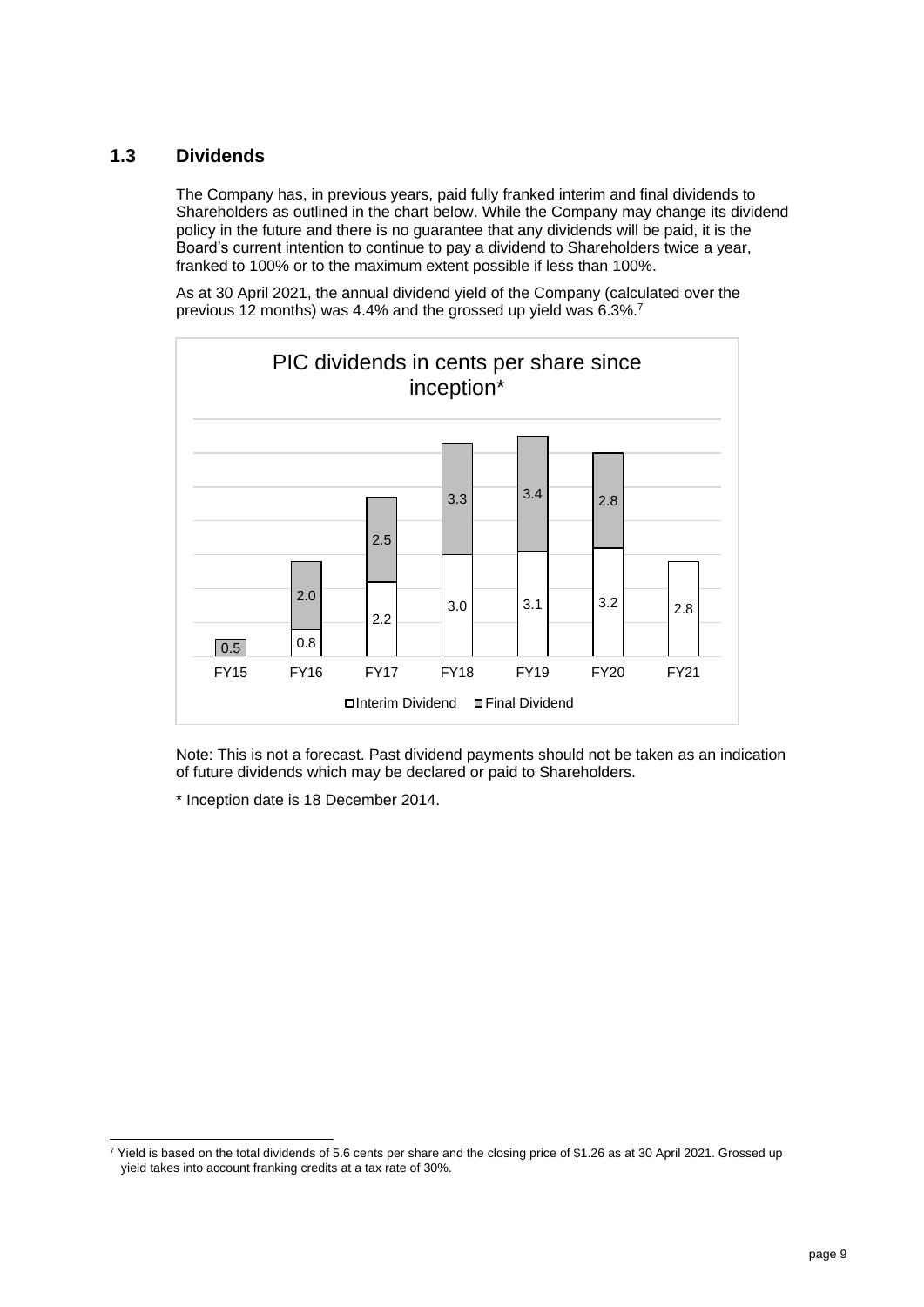# **1.4 Total shareholder return**

Total shareholder return of the Company for the 12 months to 30 April 2021 was 56.1%, which was  $+24.5\%$  above the performance of the Benchmark for the same period.<sup>8</sup>

| Total Shareholder Return <sup>8</sup>                     |          |                           |       |        |                |                |                                   |
|-----------------------------------------------------------|----------|---------------------------|-------|--------|----------------|----------------|-----------------------------------|
| As at 30 April 2021                                       |          | 1 month 3 months 6 months |       | 1 year | 3 years<br>p.a | 5 years<br>p.a | <b>Since</b><br>inception<br>p.a. |
| <b>PIC</b>                                                | 2.7%     | 14.6%                     | 28.9% | 56.1%  | 10.1%          | 12.3%          | 9.0%                              |
| <b>Benchmark (S&amp;P/ASX)</b><br>300 Accumulation Index) | 3.7%     | 7.6%                      | 20.6% | 31.6%  | 9.7%           | 10.4%          | 9.3%                              |
| <b>Excess Returns</b>                                     | $-1.0\%$ | $7.0\%$                   | 8.3%  | 24.5%  | 0.4%           | 1.9%           | $-0.3%$                           |

Note: Investments can go up and down. The past performance data provided above is not necessarily indicative of future performance.

#### **1.5 Investment performance**

The Company's investment performance as at 30 April 2021 is outlined in the table below. Over the 12 months to 30 April 2021, the Company's Portfolio has achieved a return of 47.6%, outperforming the Benchmark by +16.0%. Since inception in 2014, the Company has outperformed the Benchmark by +1.9% per annum.<sup>9</sup>

| <b>Investment Performance<sup>9</sup></b>                                                 |      |                           |       |        |                |                |                |                                   |
|-------------------------------------------------------------------------------------------|------|---------------------------|-------|--------|----------------|----------------|----------------|-----------------------------------|
| As at 30 April 2021                                                                       |      | 1 month 3 months 6 months |       | 1 year | 2 years<br>p.a | 3 years<br>p.a | 5 years<br>p.a | <b>Since</b><br>inception<br>p.a. |
| <b>PIC Investment</b><br><b>Portfolio</b><br>Net of fees, expenses and<br>before tax paid | 4.9% | 15.5%                     | 28.1% | 47.6%  | 18.7%          | 13.1%          | 12.8%          | 11.2%                             |
| <b>Benchmark (S&amp;P/ASX</b><br>300 Accumulation Index)                                  | 3.7% | 7.6%                      | 20.6% | 31.6%  | 9.4%           | 9.7%           | 10.4%          | 9.3%                              |
| <b>Excess Returns</b>                                                                     | 1.2% | 7.9%                      | 7.5%  | 16.0%  | 9.3%           | 3.4%           | 2.4%           | 1.9%                              |

Note: Investments can go up and down. The past performance data provided above is not necessarily indicative of future performance.

<sup>8</sup> Source: Factset. Performance presented in AUD, based on the ASX share price assuming reinvestment of dividends on ex-date.

<sup>9</sup> Returns have been calculated on the growth of net tangible assets after taking into account all operating expenses (including management fees) and assuming reinvestment of dividends and excluding tax paid. Any provisions for deferred tax on unrealised gains and losses are excluded. Inception date is 18 December 2014. 'PIC Investment Portfolio' and 'Benchmark' returns may not sum to 'Excess Return' due to rounding.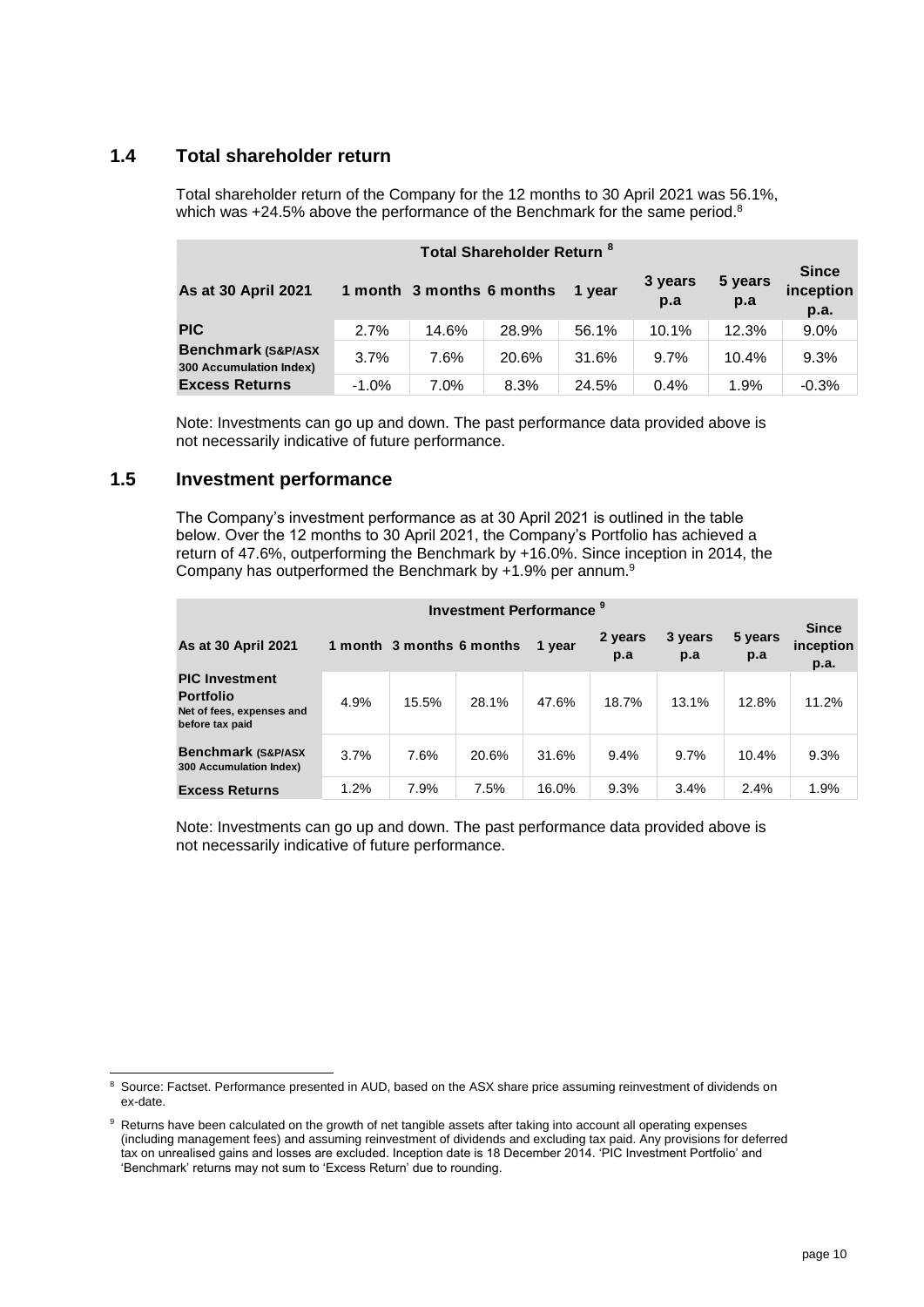#### **1.6 Directors**

The relevant interests in Shares that each Director held as at the date of this Prospectus is set out in the following table:

| <b>Director</b>                | Role                      | <b>Current holding</b>   | Remuneration <sup>10</sup> |             |
|--------------------------------|---------------------------|--------------------------|----------------------------|-------------|
|                                |                           |                          | <b>FY19</b>                | <b>FY20</b> |
| Nancy Fox                      | Chairman                  | 294,532 Shares           | \$55,000                   | \$55,000    |
| Virginia Malley                | Non-executive Director    | 141,754 Shares           | \$44,000                   | \$44,000    |
| John Edstein                   | Non-executive Director    | 122,835 Shares           | \$44,000                   | \$44,000    |
| Amanda Gillespie <sup>11</sup> | <b>Executive Director</b> | $\overline{\phantom{a}}$ | ٠                          | ۰           |

All Directors who are eligible Shareholders intend to participate in the SPP.

Under the Constitution, each Director may be paid remuneration for ordinary services performed as a Director. The remuneration of any executive director may be fixed by the Directors and may be by way of salary or commission or participation in profits or by all or any of those modes, but may not be by a commission or percentage of operating revenue. Under the ASX Listing Rules, the maximum fees payable to Directors may not be increased without prior approval from the Company at a general meeting.

The Directors are entitled to receive the following benefits:

- (a) from the maximum total of \$250,000 set out in the Constitution, the aggregate remuneration of the Directors is \$143,000 per annum (including superannuation) to be divided amongst them in such proportions as they agree;
- (b) Nancy Fox received \$55,000 per annum and the other Directors (except for Amanda Gillespie as noted below) receive \$44,000 per annum; and
- (c) Amanda Gillespie is remunerated by Perpetual Limited, the parent company of the Manager, as an employee and will not be entitled to Directors' fees or any other form of remuneration from the Company for her services.

The Company has entered into deeds of indemnity, access and insurance with each Director. Under these deeds, the Company has agreed to indemnify, to the extent permitted by the Corporations Act, each Director in respect of certain liabilities which the Director may incur as a result of, or by reason of (whether solely or in part), being or acting as an officer of the Company. These liabilities include losses or liabilities incurred by the Director to any other person as an officer of the Company, including legal expenses. The Company has also agreed to maintain in favour of each officer a directors' and officers' policy of insurance for the period that they are officers and for seven years after they cease to act as officers.

<sup>10</sup> Includes superannuation.

<sup>11</sup> Amanda Apted (Gillespie) was appointed as a director on 13 May 2021**.** Amanda Gillespie is not entitled to Directors' fees or any other form of remuneration from the Company for her services. Amanda Gillespie is remunerated by Perpetual Limited, the parent company of the Manager, as an employee.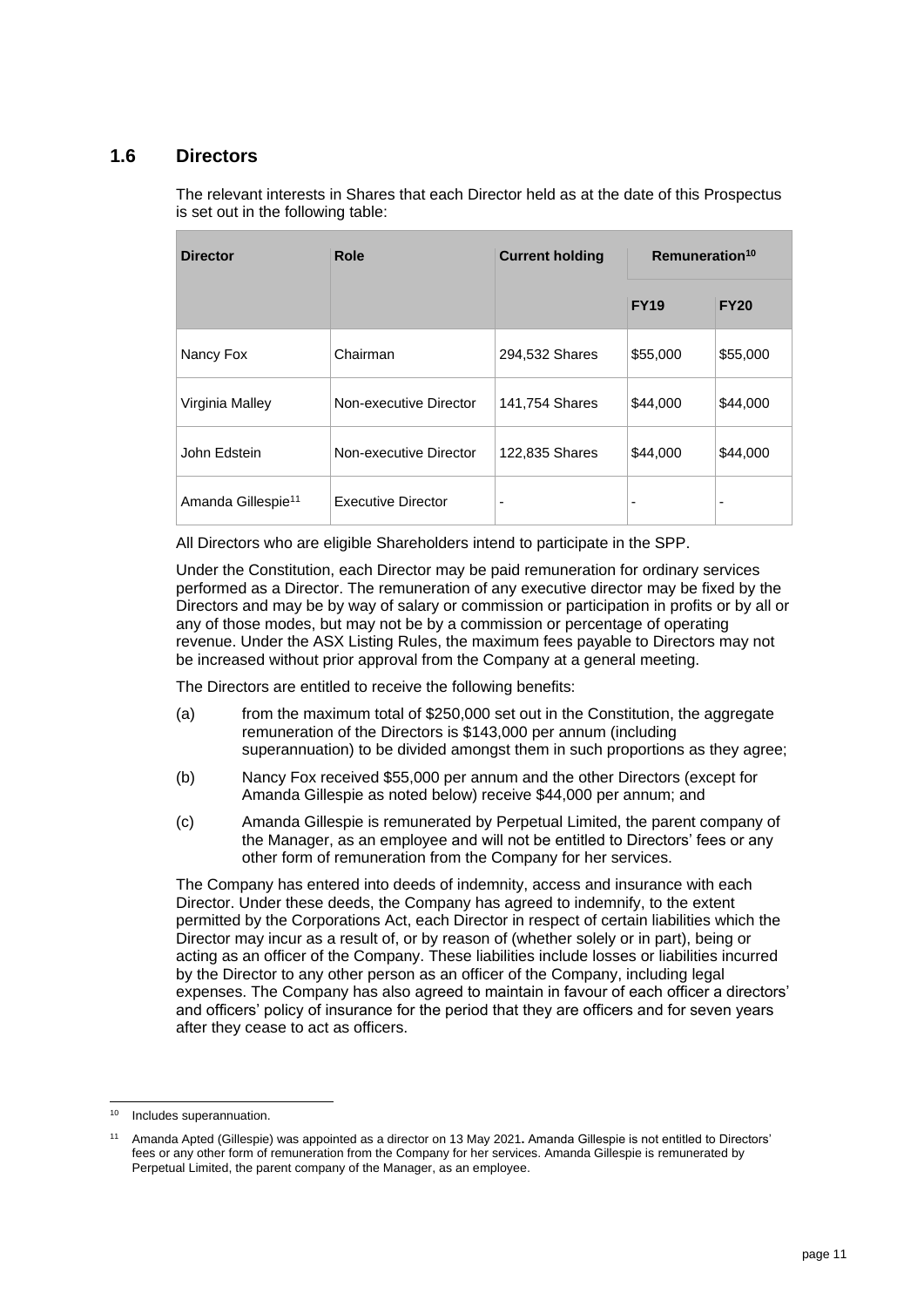In addition to being Directors of the Company, the following Directors are also directors of the Manager or its related bodies corporate:

- (a) Amanda Gillespie is a director of the Manager and Trillium Asset Management Group, LLC, a subsidiary of Perpetual Limited (the parent company of the Manager);
- (b) Nancy Fox is a director of Perpetual Limited; and
- (c) Virginia Malley is a director of Perpetual Superannuation Limited, a subsidiary of Perpetual Limited, and a member of the Manager's Compliance Committee.

Other than as set out above or elsewhere in this Prospectus, no Director or proposed Director:

- (a) has or had at any time during the two years preceding the date of this Prospectus an interest in the formation or promotion of the Company or in any property acquired or proposed to be acquired by the Company in connection with the Offer; or
- (b) has been paid or agreed to be paid any amount, or has been given or agreed to be given any other benefit, either to induce him or her to become, or to qualify him or her as, a Director or otherwise for services rendered by him or her in connection with the formation or promotion of the Company or the Offer.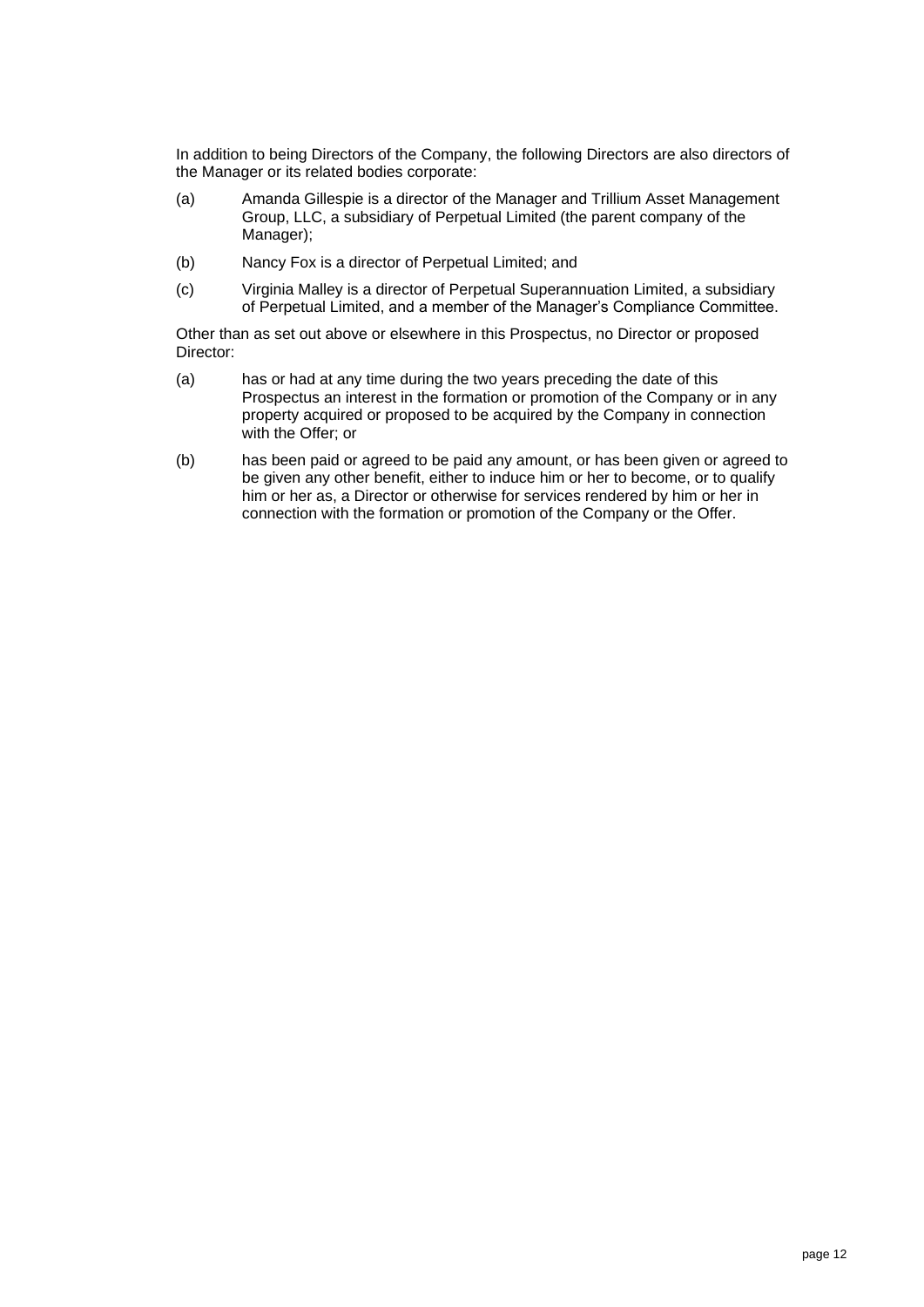# <span id="page-13-0"></span>2 The Offer and its impact on the Company

#### **2.1 What is the Offer?**

The Offer is a bonus issue of Options. On the Option Issue Date, Eligible Shareholders will be given, for no consideration, one Option for each Share in the Company that they hold at 7:00pm (Sydney time) on the Record Date. Eligible Shareholders do not need to do anything to be issued Options. The number of Options issued to each Eligible Shareholder will be shown on the holding statement dispatched to that Eligible Shareholder shortly after the issue of the Options.

On exercise of the Option and payment of the Exercise Price of \$1.35 per Option, the Company will issue one Share in the Company for each Option exercised. Options can be exercised by completing the Option Exercise Form, paying the Exercise Price per Option in accordance with the details provided on the Option Exercise Form and returning the Option Exercise Form to the Share Registry before the Option Expiry Date of 5:00pm (Sydney time) on Friday, 2 September 2022.

Option holders can exercise part or all of their Option holding by indicating on the Option Exercise Form the number of Options they wish to exercise, and paying the appropriate amount (being the Exercise Price multiplied by the number of Options being exercised).

Options can be exercised at any time until expiry at 5:00pm (Sydney time) on Friday, 2 September 2022.

Eligible Shareholders are registered holders of Shares as at 7:00pm (Sydney time) on the Record Date with a registered address in Australia or New Zealand.

Directors and their associates that are Eligible Shareholders will participate in the Offer on the same basis as other Eligible Shareholders.

#### **2.2 About the Options**

Upon the exercise of the Options, Option holders will receive one ordinary Share in the Company. The rights attaching to the Options are set out in detail at section [3.3](#page-17-1) of this Prospectus. Details of the rights attaching to the Shares are set out at section [3.4](#page-19-0) of this Prospectus.

As detailed below in section [3.5](#page-19-1) of this Prospectus, the Company will apply to the ASX for quotation of the Options on the ASX.

#### **2.3 Purpose of the Offer**

The purpose of the Offer is to provide Shareholders with the opportunity, but not the obligation, to purchase additional shares and participate in the potential growth of the Company without incurring brokerage or transaction costs. The proceeds from any Options exercised will enable the Manager to actively pursue additional investments in accordance with its investment strategy and approach, as set out in section [1.2](#page-8-1) of this Prospectus.

#### <span id="page-13-1"></span>**2.4 Effect on capital structure**

No Shares will be issued in respect of the Offer unless and until any Options are exercised.

The principal effect of the Offer under this Prospectus will be to cause the issue of Options to Eligible Shareholders.

Because it is anticipated that the Company will issue new SPP Shares under the SPP on or before the Record Date of the Offer, eligible Shareholders who subscribe for, and are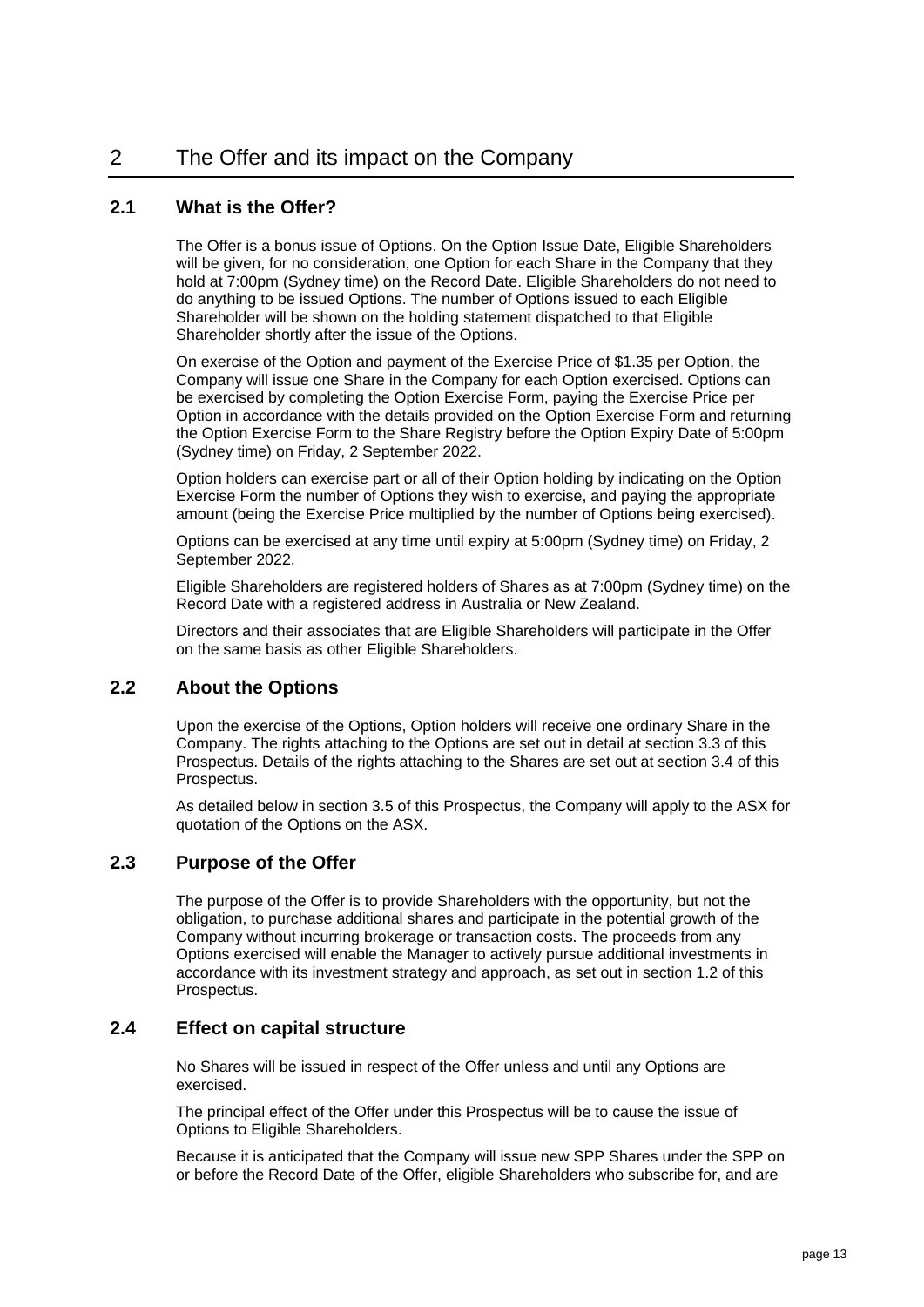issued, Shares under the SPP will be eligible to receive Options in respect of their SPP Shares.

Given this, it is not possible for the Company to accurately specify the number of Options which will be issued under the Offer, as this will be determined by reference to the number of existing Shares as well as the number of SPP Shares issued under the SPP, which will only be determined after the date of this Prospectus.

To illustrate the range of potential outcomes on the Company's capital structure, the table below provides indicative details of the theoretical minimum and maximum number of Options and Shares that could ultimately be issued in respect of the Options offered under this Prospectus, however these minimum or maximum amounts are not expected to represent the actual number of Options and Shares issued.

|                            | <b>Total at the</b><br>date of this<br><b>Prospectus</b> | <b>Total at Option Issue Date</b>                                                                                                                                                                                                                  | <b>Total immediately</b><br>following Option Expiry<br>Date                                                                                                                                                                             |
|----------------------------|----------------------------------------------------------|----------------------------------------------------------------------------------------------------------------------------------------------------------------------------------------------------------------------------------------------------|-----------------------------------------------------------------------------------------------------------------------------------------------------------------------------------------------------------------------------------------|
| <b>Shares</b><br>on issue  | 349,381,055<br><b>Shares</b>                             | At least 349,381,055 Shares (if<br>no SPP Shares are issued and<br>assuming all Shareholders as<br>at the Record Date are Eligible<br>Shareholders)<br>No more than 454,195,372**<br>Shares (if the maximum<br>number of SPP Shares are<br>issued) | At least 349,381,055<br>Shares (if no SPP Shares<br>are issued and no Options<br>exercised)<br>No more than 908,390,743<br>Shares (if the maximum<br>number of SPP Shares are<br>issued and all Options are<br>exercised) <sup>12</sup> |
| <b>Options</b><br>on issue | Nil                                                      | At least 349,381,055 Options (if<br>no SPP Shares are issued<br>under the SPP) <sup>13</sup><br>No more than 454,195,372**<br>Options (if the maximum<br>number of SPP Shares are<br>issued)                                                       | Nil (as all remaining<br>unexercised Options will<br>expire and there will be no<br>Options on issue)                                                                                                                                   |

\*\* All figures are rounded up. Assumes 100% of Shares are held by Eligible Shareholders on the Record Date.

The table above details the theoretical minimum and maximum number of Options and Shares that could be issued in respect of the Offer. If Eligible Shareholders choose not to exercise any or all of their Options, the maximum number of Shares set out in the table above will not be issued.

The table below provides further illustration of the potential outcome in alternative potential scenarios, however there is no certainty as to what number of SPP Shares will be issued, what number of Options will be exercised or whether any of the below scenarios will occur.

 $12$  Excluding any other Shares issued by the Company prior to the Option Expiry Date (including any Shares issued under the Company's dividend reinvestment plan).

<sup>&</sup>lt;sup>13</sup> This is an approximate maximum number of Options based on the number of Shares on issue at the date of this Prospectus and assuming 100% of Shares are held by Eligible Shareholders on the Record Date.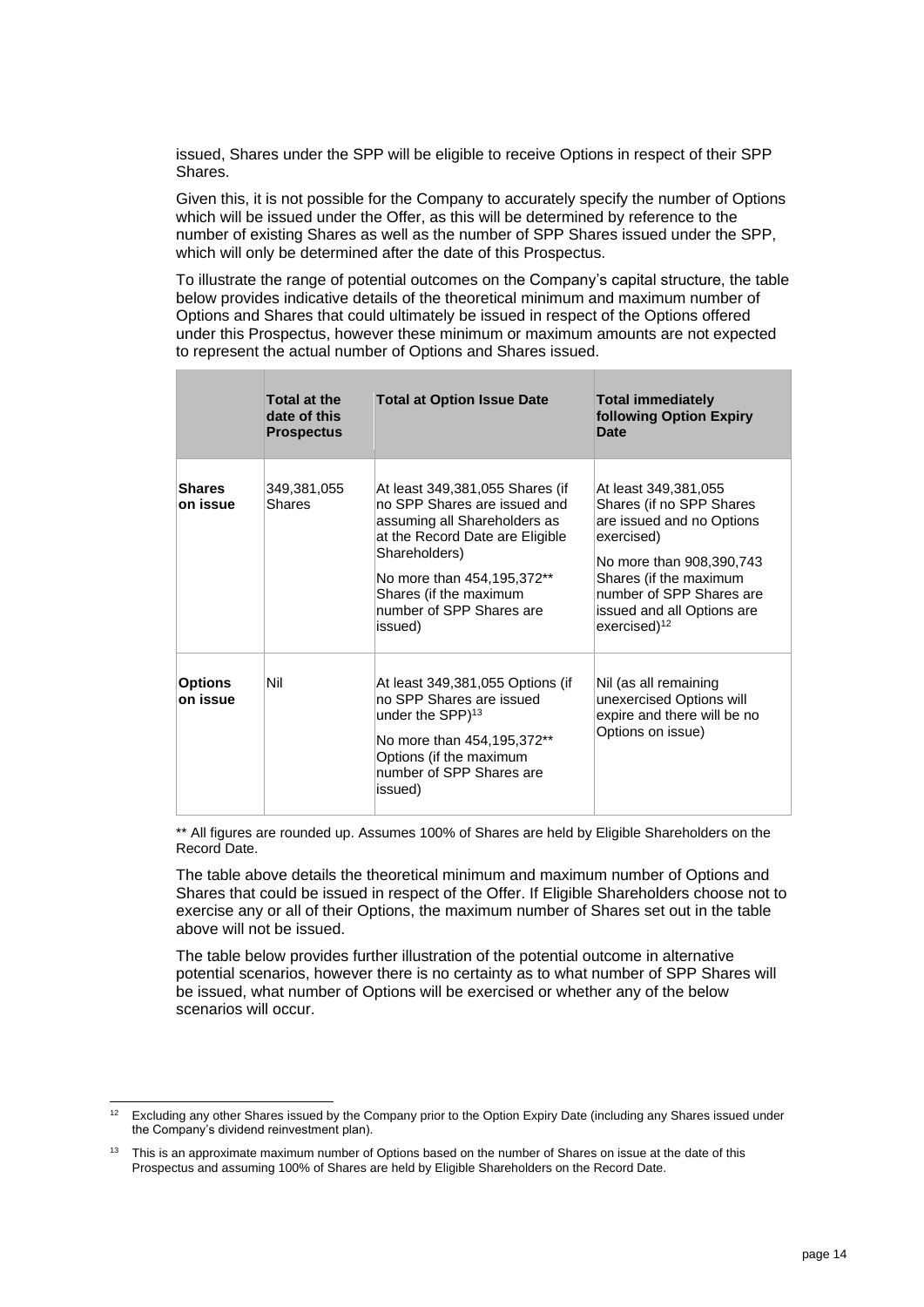| <b>SPP Uptake*</b>                                                   | <b>Total at Option Issue Date</b> |                | Total Shares at Option Expiry Date <sup>14</sup> |                                                 |                                                 |                                              |
|----------------------------------------------------------------------|-----------------------------------|----------------|--------------------------------------------------|-------------------------------------------------|-------------------------------------------------|----------------------------------------------|
|                                                                      | <b>Shares</b>                     | <b>Options</b> | If 10% of<br><b>Options are</b><br>exercised     | If $30\%$ of<br><b>Options are</b><br>exercised | If $60\%$ of<br><b>Options are</b><br>exercised | If 90% of<br><b>Options are</b><br>exercised |
| If 20% of<br>maximum<br>number of<br><b>SPP Shares</b><br>are issued | 370,343,919                       | 370,343,919**  | 407,378,311                                      | 481,447,095                                     | 592,550,270                                     | 703,653,446                                  |
| If 40% of<br>maximum<br>number of<br><b>SPP Shares</b><br>are issued | 391,306,782                       | 391,306,782**  | 430,437,460                                      | 508,698,817                                     | 626,090,851                                     | 743,482,886                                  |

\* The uptake is based on the maximum number of new Shares the Company can issue under the SPP in accordance with the ASX Listing Rules. This is 30% of the number of fully paid ordinary shares already on issue, which is 104,814,316 Shares.

\*\* All figures are rounded up. Assumes 100% of Shares held by Eligible Shareholders on the Record Date.

As demonstrated in the above table, if Option holders choose to exercise their Options, the total number of Shares on issue will increase. This would mean that the interest (including dividend entitlements) in the Company of Shareholders who do not exercise their Options will be diluted. As a result, Shareholders who do not exercise all of their Options, Shareholders who sell some or all of their Options, and Ineligible Shareholders may hold a lesser percentage of the total Shares on issue in the Company and may receive a lesser proportion of the Company's future total dividend payments.<sup>15</sup>

#### **2.5 Impact on balance sheet**

The Options to be issued pursuant to this Prospectus will be issued for no consideration. There will be no effect on the Company's balance sheet from the Offer unless Options are exercised.

The Company does not guarantee that any Options will be exercised or that any funds will be raised by the Offer. If the Options are exercised and funds raised from the exercise of the Options, then the Company will have further capital to invest. That further capital will be invested in accordance with the Company's investment strategy as set out in section [1.2](#page-8-1) of this Prospectus.

As detailed at section [5.1](#page-27-1) of this Prospectus, the Company has released its half year financial report to 31 December 2020 and also lodges net tangible asset statements on the ASX on each trading day.<sup>16</sup>

<sup>&</sup>lt;sup>14</sup> After 5:00pm (Sydney time) on the Option Expiry Date, all Options offered under the Offer will expire and there will be no Options on issue by the Company.

<sup>15</sup> Where declared and paid at the discretion of the Board.

<sup>&</sup>lt;sup>16</sup> Net tangible asset figures released to the ASX each trading day are unaudited and approximate.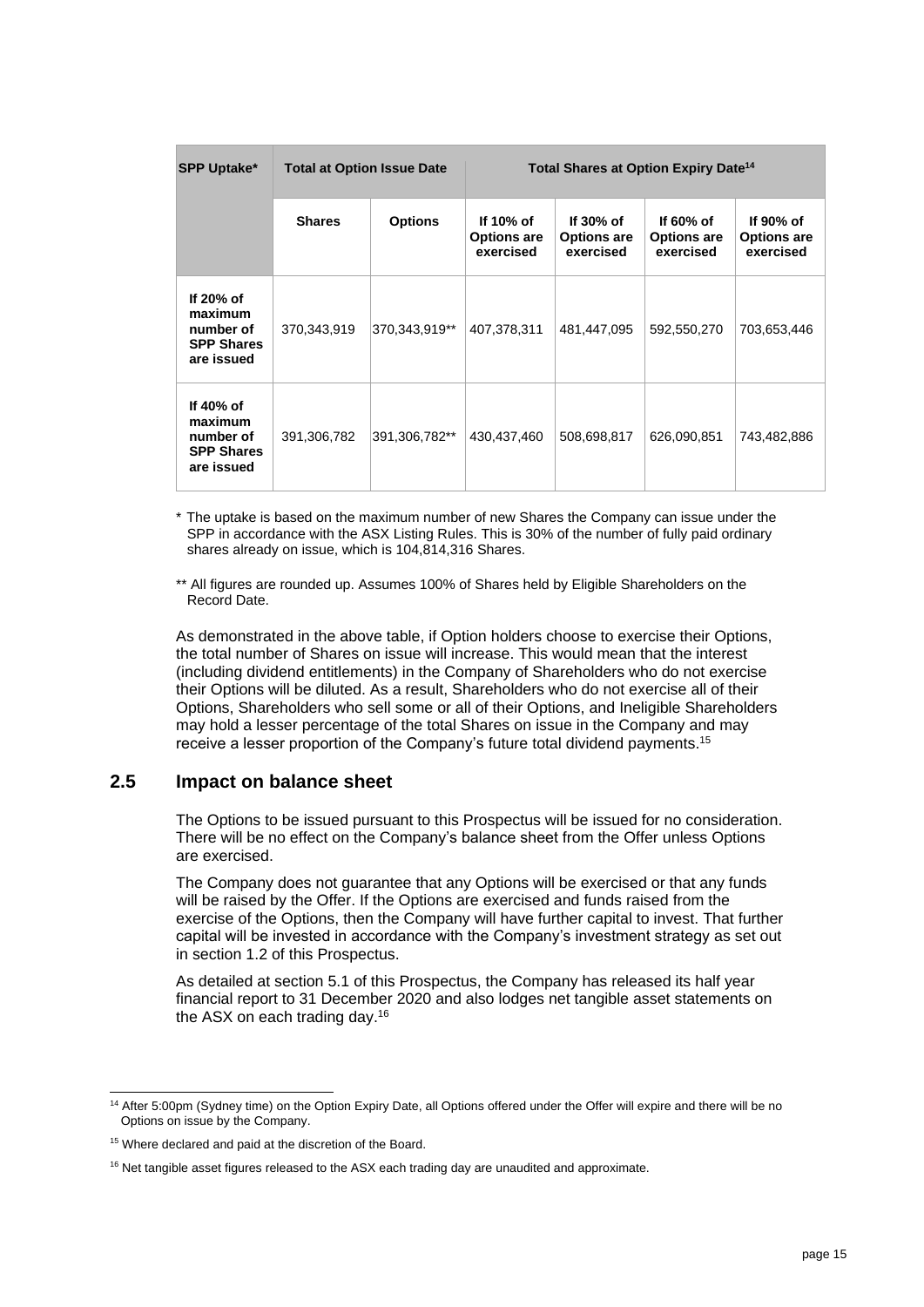# **2.6 Effect on control of the Company**

The Options do not convey ownership in the Company unless exercised. The Offer will therefore have no material effect on the ownership of the Company at the Option Issue Date.

The exercise of Options will dilute the percentage of Shares which are held by existing Shareholders who do not exercise Options or are not eligible to receive Options (see above in section [2.4](#page-13-1) of this Prospectus for further detail on impact on capital structure and below in section [3.3\(a\)](#page-17-2) of this Prospectus for further details regarding eligibility).

#### **2.7 Expenses of the Offer**

The total estimated expenses of the Offer are expected to be \$540,000, including legal fees, ASX and ASIC fees, Share Registry fees, and printing, postage and other expenses.

The Company has agreed with the Manager that the Company and the Manager will share the costs of the Offer, with approximately 50% of the total expenses relating to the Offer paid by each party.

The Company intends to meet its share of the estimated expenses out of the cash reserves of the Company.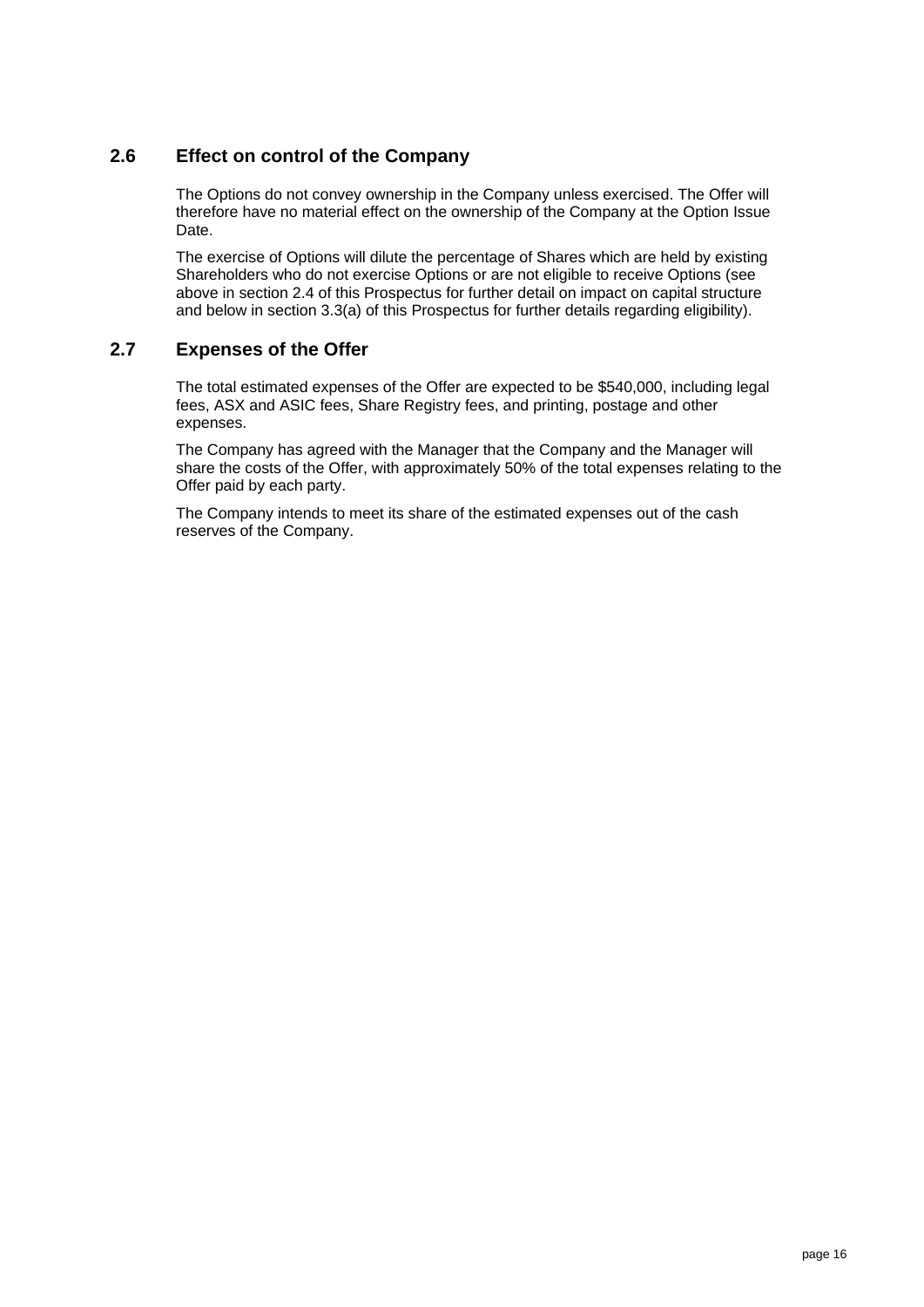#### <span id="page-17-0"></span>**3.1 The Offer**

The Offer is a bonus issue of one Option for each Share held by Eligible Shareholders registered at 7:00pm (Sydney time) on Wednesday, 23 June 2021 (**Record Date**), to be issued for no consideration.

Following the issue of the Options, Option holders will be entitled to purchase one new Share for each Option held at the Exercise Price of \$1.35 at any time before 5:00pm (Sydney time) on 2 September 2022 (**Expiry Date**).

No funds will be raised by the issue of the Options. Based on the number of Shares on issue at the date of this Prospectus, if the maximum number of Options issued under this Prospectus are exercised, the Offer would raise approximately \$472 million.<sup>17</sup>

The Company does not guarantee that any Options will be exercised or that any funds will be raised by the Offer. If the Options are exercised and funds raised from the exercise of the Options, then the Company will have further capital to invest. That further capital will be invested in accordance with the Company's investment strategy as set out in section [1.2](#page-8-1) of this Prospectus.

Further, as outlined above, it is expected that additional Shares will be issued under the SPP. The number of SPP Shares which will be issued is uncertain and therefore it is not possible for the Company to determine the specific impact that the SPP will have on the number of Options to be issued under the Offer (and therefore to assess the maximum amount which could be raised from the exercise of Options issued under the Offer).

The number of Options issued to each Eligible Shareholder will be shown on the holding statement dispatched to that Eligible Shareholder shortly after the issue of the Options. Eligible Shareholders do not need to take any action to receive their Options.

#### **3.2 Exercising the Options**

The Options can be exercised by completing the Option Exercise Form, paying the Exercise Price per Option in accordance with the details provided on the Option Exercise Form and returning the completed Option Exercise Form to the Share Registry.

The Exercise Price must be paid and the completed Option Exercise Form must be received before 5:00pm (Sydney time) on the Option Expiry Date (being, Friday, 2 September 2022).

If you need a new Option Exercise Form, please contact the Share Registry on 1800 421 712 (within Australia) or +61 1800 421 712 (outside Australia) at any time from 8.30am to 5.00pm (Sydney time) Monday to Friday.

#### <span id="page-17-2"></span><span id="page-17-1"></span>**3.3 Rights attaching to the Options**

The full terms and conditions of the Options are as follows:

#### (a) **Eligibility**

Eligible Shareholders will be eligible to receive one Option for each Share in the Company held at 7:00pm (Sydney time) on the Record Date of Wednesday 23 June 2021 if they have a registered address in Australia or New Zealand.

<sup>&</sup>lt;sup>17</sup> This assumes that 100% of the Shares are held by Eligible Shareholders on the Record Date and does not take into account any entitlement to Options in respect of Shares that may be issued after the date of this Prospectus, including Shares issued under the SPP. Based on the exercise price of \$1.35.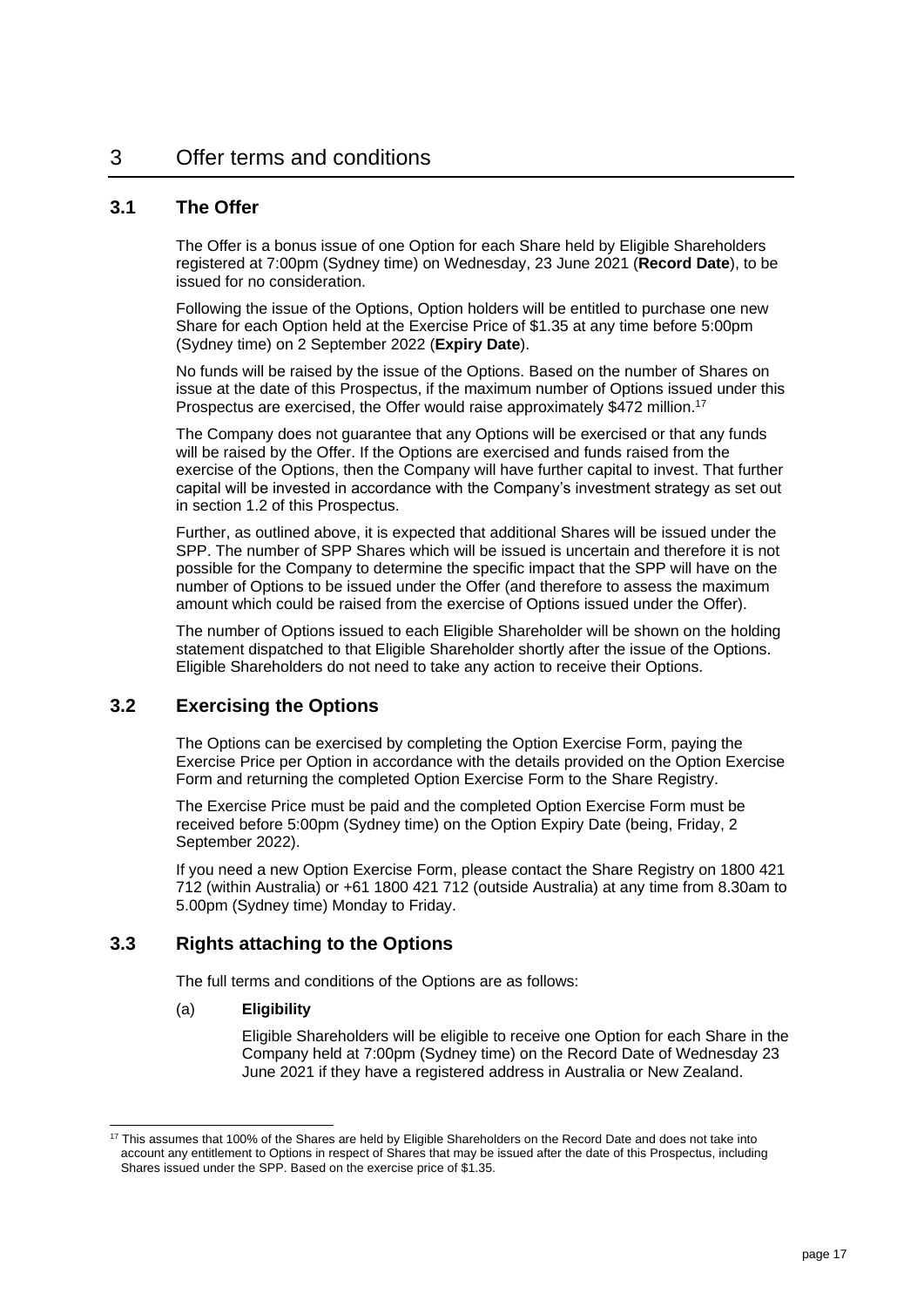#### (b) **Register**

The Company will maintain a register of holders of Options in accordance with section 168(1)(b) of the Corporations Act and will enter the details of the holdings of Options from the Option Issue Date.

#### (c) **Transferability**

An Option may be transferred or transmitted in any manner approved by the ASX.

#### <span id="page-18-0"></span>(d) **Exercise**

On exercise of an Option, Option holders will be issued a Share.

Option holders do not need to exercise all of their Options and may specify on the Option Exercise Form the number of Options they wish to exercise.

Options may be exercised by delivery to the Share Registry of a duly completed Option Exercise Form identifying the number of Options being exercised, signed by the registered holder of the Options, together with the applicable payment amount (being the Exercise Price of \$1.35 per Option multiplied by the number of Options being exercised).

Options may only be exercised from the Option Issue Date of Tuesday, 29 June 2021 to 5:00pm (Sydney time) on the Option Expiry Date (being 2 September 2022).

An Option Exercise Form is only effective when the Company has received the full amount of the Exercise Price in respect of the number of Options specified in the Option Exercise Form in cash or cleared funds.

#### (e) **Timing of issue of Shares upon exercise**

Within five Business Days after the date on which the Exercise Price is paid in respect of the number of Options specified in the Option Exercise Form and the Share Registry receives a valid complete Option Exercise Form, the Company will:

- (1) issue the number of Shares required under these terms and conditions in respect of the number of Options specified in the Option Exercise Form and for which cleared funds have been received by the Company; and
- (2) if admitted to the official list of the ASX at the time, apply for Official Quotation of Shares issued pursuant to the exercise of the Options.

#### (f) **Dividend entitlement**

Options do not carry any dividend entitlement. Shares issued on exercise of Options rank equally with other issued Shares of the Company (including dividend entitlement) from the date of issue.

#### (g) **Reorganisation of capital**

If at any time the issued capital of the Company is reorganised, rights of an Option holder are to be amended in a manner consistent with the Corporations Act and the ASX Listing Rules at the time of the reorganisation.

#### (h) **Participation in new issues**

There are no participation rights or entitlements inherent in the Options and holders of the Options will not be entitled to participate in new issues of capital offered to Shareholders during the currency of the Options without exercising the Options.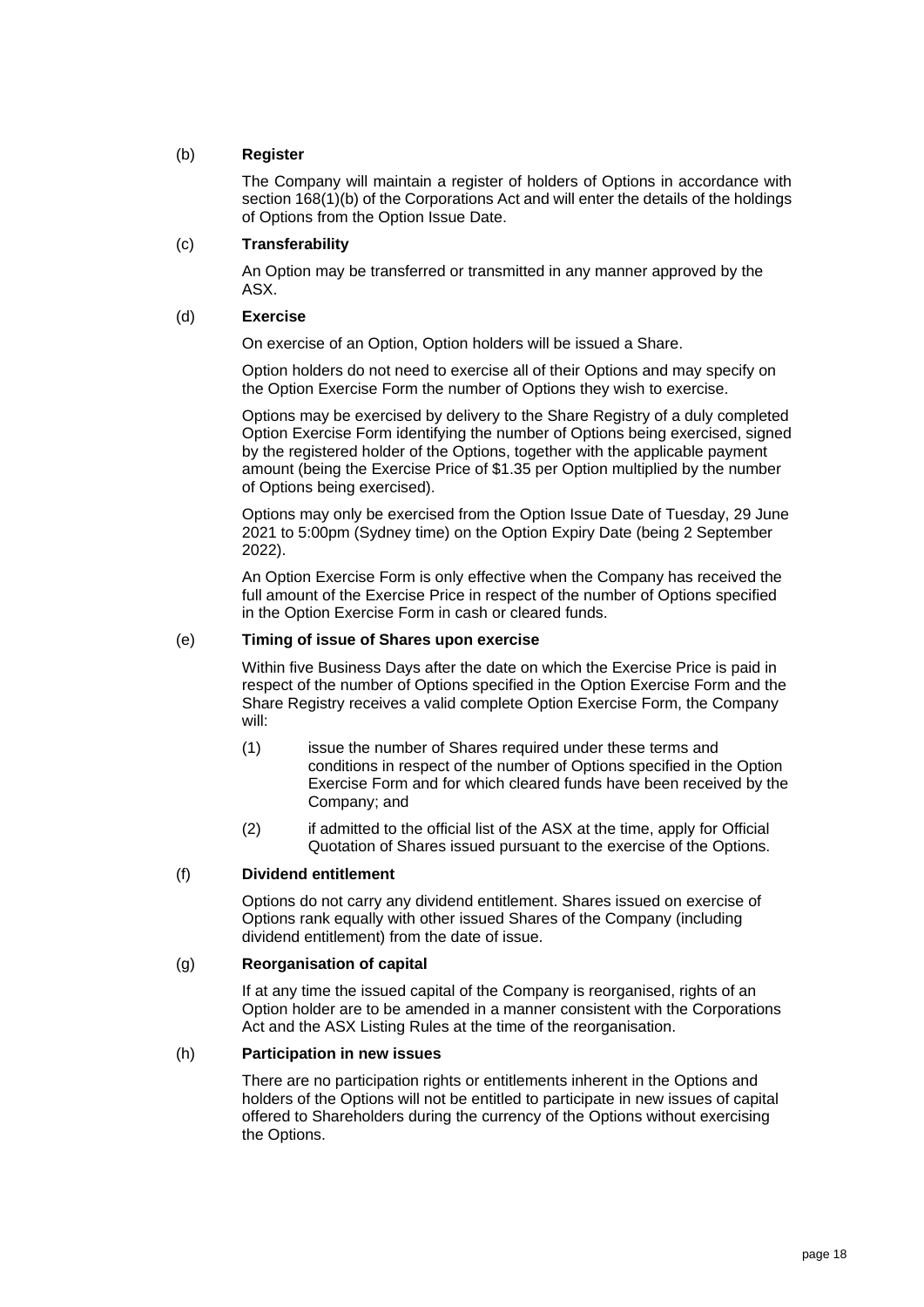Where permitted under applicable laws and the ASX Listing Rules, the Company will give holders of Options at least six Business Days' notice of any new issues of capital offer to Shareholders before the record date for determining entitlements.

#### (i) **Change in Exercise Price**

The Option does not confer the right to a change in Exercise Price or a change in the number of underlying securities over which the Option can be exercised.

#### <span id="page-19-0"></span>**3.4 Rights attaching to the Shares**

As set out at section [3.3\(d\)](#page-18-0) of this Prospectus, Shares issued upon the exercise of Options will be fully paid ordinary shares in the Company. These Shares will rank equally with and have the same voting and other rights as the existing Shares from the date of issue.

Detailed provisions relating to the rights attaching to Options and Shares are set out in the Company's Constitution and the Corporations Act. The Company's Constitution has been lodged with ASIC and contains provisions common for public companies in Australia and is taken to be included in this Prospectus by operation of section 712 of the Corporations Act. A copy of the Constitution can be inspected at <https://www.perpetualequity.com.au/about/corporate-governance> or by visiting the Company during office hours. Shareholders have the right to obtain a copy of the Company's Constitution, free of charge, from the Company until the expiry of this Prospectus.

Each Share confers on its holder:

- the right to receive notice of and to attend general meetings of the Company and to receive all financial statements, notices and documents required to be sent to them under the Company's Constitution and the Corporations Act;
- the right to vote at a general meeting of Shareholders (whether present in person or by any representative, proxy or attorney) on a show of hands and on a poll (one vote per Share or a fraction of a vote for a Share on which payment remains owing) subject to the rights and restrictions on voting which may attach to or be imposed on Shares (at present there are none);
- the right to receive dividends.<sup>18</sup> according to the amount paid up on the Share: and
- upon the winding up of the Company, the right to receive, the excess of the Company's property available for distribution, in proportion to the number of shares held.

Subject to the Corporations Act and the ASX Listing Rules, the Shares are fully transferable.

The rights attaching to Shares may be varied with the approval of Shareholders at a general meeting by special resolution.

#### <span id="page-19-1"></span>**3.5 ASX quotation**

Within seven days of this Prospectus, the Company will apply to the ASX for the Options to be quoted on the ASX.

The Options may trade above or below their intrinsic value and there is no assurance there will be purchasers for the Options or that the price or value of the Options will increase following their quotation on the ASX. Option holders will be able to exercise their

<sup>18</sup> Where declared and paid at the discretion of the Board.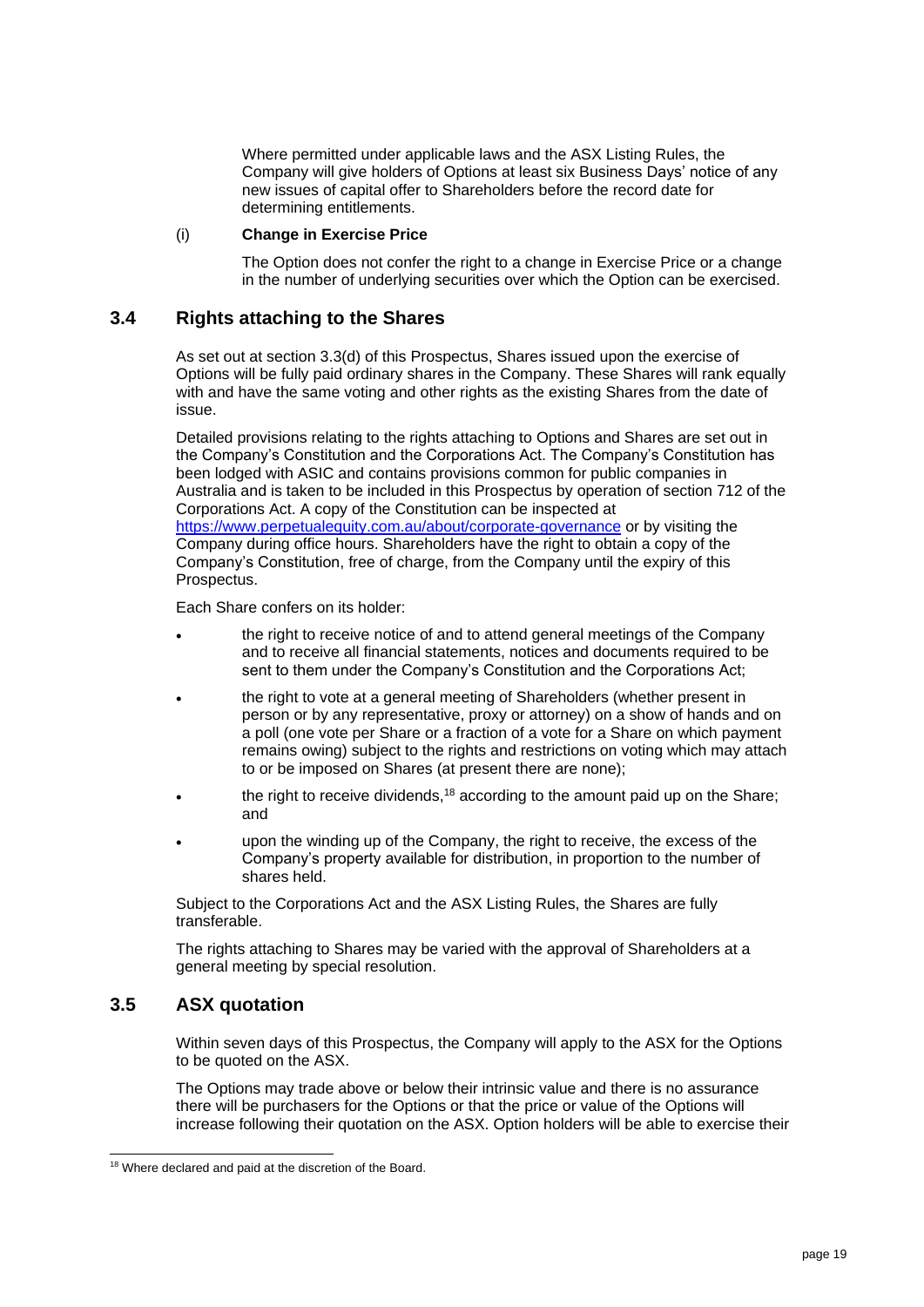Options in accordance with their terms and otherwise buy or sell Options on-market subject to applicable market conditions.

If the ASX does not give permission for quotation of the Options within three months after the date of this Prospectus (or a later date permitted by ASIC), none of the Options will be issued and if any have been issued, the issue will be void, unless ASIC grants an exemption permitting the Offer.

The fact that the ASX may grant Official Quotation of the Options is not to be taken in any way as an indication of the merits of the Company or the Options.

#### **3.6 Overseas Shareholders**

The Options are not offered in, and this Prospectus does not constitute an offer of securities in, any jurisdiction where, or to any person to whom, it would be unlawful to make such an offer or issue the Prospectus.

Given the small number of Shareholders who are not Eligible Shareholders (**Ineligible Shareholders**) and the cost of complying with overseas legal requirements within the relevant jurisdictions outside Australia and New Zealand, the Company has decided that it would be unreasonable to extend the Offer to Ineligible Shareholders.

The Company has not made any investigations as to the regulatory requirements that may prevail in countries outside of Australia and New Zealand in which Shareholders may reside. The distribution of this Prospectus in jurisdictions outside Australia and New Zealand may be restricted by law and persons who come into possession of this Prospectus should seek advice on and observe those restrictions. Any failure to comply with any such restrictions might constitute a violation of applicable securities laws.

The Options are not being issued to the public within New Zealand other than to Eligible Shareholders with a registered address in New Zealand to whom the offer of these securities is being made in reliance on the *Financial Markets Conduct (Incidental Offers) Exemption Notice 2016* (NZ).

This Prospectus has been prepared in compliance with Australian law and has not been registered, filed with or approved by any New Zealand regulatory authority under the *Financial Markets Conduct Act 2013* (NZ). This document is not a product disclosure statement under New Zealand law and is not required to, and may not, contain all of the information that a product disclosure statement under New Zealand law is required to contain.

#### **3.7 Taxation**

The taxation consequences for Eligible Shareholders will vary depending on the individual financial affairs of each Eligible Shareholder. The Company, its advisers and officers do not accept any responsibility or liability for any taxation consequences to Eligible Shareholders in the Offer. Eligible Shareholders should therefore consult their tax adviser in connection with the taxation implications of the Offer.

No brokerage or stamp duty is payable by Eligible Shareholders in respect of the Offer under this Prospectus or Shares issued as a result of the exercise of the Options issued under this Prospectus.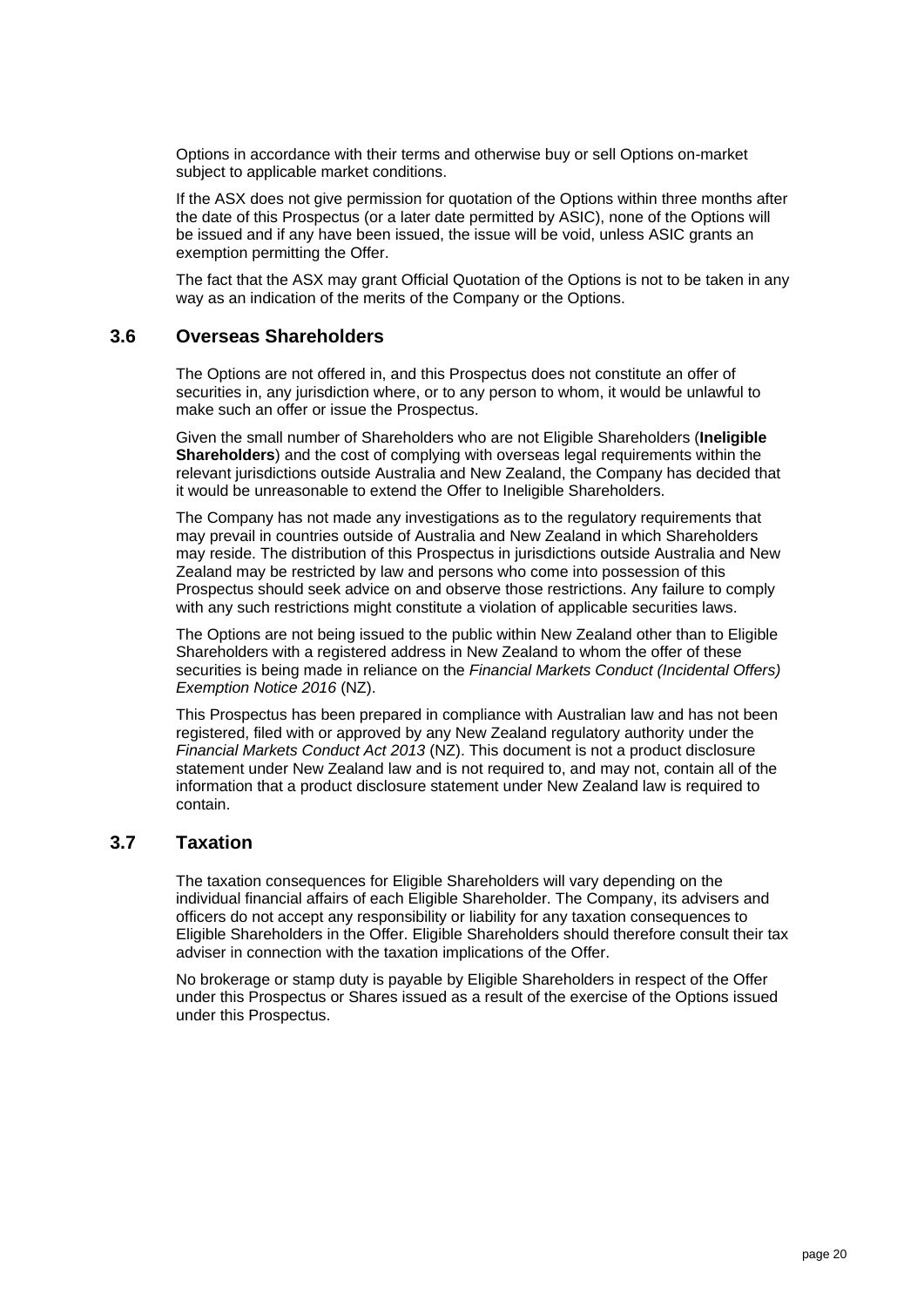#### <span id="page-21-0"></span>4 Risks

Investors should be aware that dealing in and exercising Options involves various risks. There are general risks associated with owning securities in publicly listed companies. The price of Options and Shares can both go down and up due to factors outside the control of the Company, which means the value of your investment may rise or fall and you may not be able to sell your investment quickly.

As with all investments, an investment in the Company is subject to risks. The value of the Company's Options and Shares may decline significantly if the Company's business, financial condition or operations were to be negatively impacted and its Options and Shares may in turn trade on the ASX below the value of the Company's net tangible assets. In these circumstances, you could lose all or part of your investment in the Company.

It is recommended that prospective investors familiarise themselves with the possible risks relating to an investment in the Company and seek professional financial advice if they are unsure of any risk aspects, before making an investment in the Company.

#### **4.1 Risks associated with the Offer**

While it is not possible to identify every risk associated with the Offer, detailed below is a non-exhaustive list of the key risks that might arise in relation to the Offer.

| <b>Risk factor</b>                     | <b>Description of risk</b>                                                                                                                                                                                                                                                                                                                                                                                                                                                                                        |
|----------------------------------------|-------------------------------------------------------------------------------------------------------------------------------------------------------------------------------------------------------------------------------------------------------------------------------------------------------------------------------------------------------------------------------------------------------------------------------------------------------------------------------------------------------------------|
| <b>Option</b><br><b>Exercise Price</b> | The Options may only be exercised at the Exercise Price. There is no<br>guarantee that the Share price will be greater than the Exercise Price at any<br>time before the Option Expiry Date. If the Options are exercised, there is no<br>guarantee that Shares issued on exercise of those Options will trade above<br>the Exercise Price paid for those Shares. There is also no quarantee that<br>there will be a liquid market for the Options or that Option holders will be<br>able to trade their Options. |
| <b>Dilution</b>                        | If you do not exercise the Options, because either you sell those Options on<br>market, allow those Options to expire without being exercised or you are not<br>an Eligible Shareholder, and other investors exercise their Options, your<br>shareholding will be diluted.                                                                                                                                                                                                                                        |

#### **4.2 General risks**

While it is not possible to identify every risk associated with investing in the Company, detailed below is a non-exhaustive list of the key risks that might affect your investment.

| <b>Risk factor</b>            | Description of risk                                                                                                                                                                                                                                                                                                                                                                                                                     |
|-------------------------------|-----------------------------------------------------------------------------------------------------------------------------------------------------------------------------------------------------------------------------------------------------------------------------------------------------------------------------------------------------------------------------------------------------------------------------------------|
| Market and<br>economic events | Certain events may have a negative effect on the price of all types of<br>investments within a particular market in which the Company holds<br>securities, and may also have a negative effect on the value of the<br>Company's securities. These events may include changes in economic,<br>social, technological or political conditions, as well as market sentiment.<br>The causes may include changes in governments or government |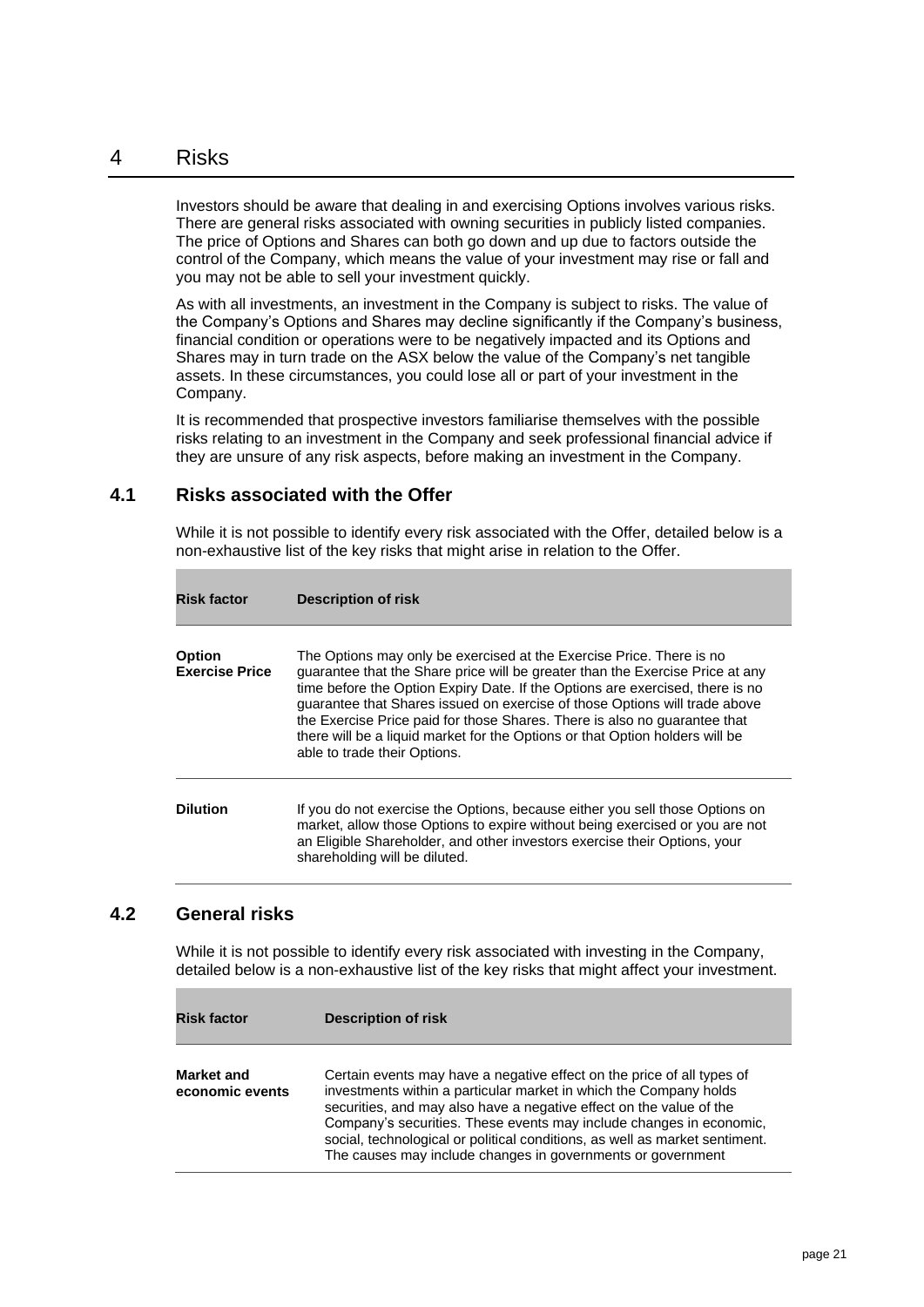| <b>Risk factor</b>                                | <b>Description of risk</b>                                                                                                                                                                                                                                                                                                                                                                                                                                                                                                                                                                                                                                                                                                                                                                             |
|---------------------------------------------------|--------------------------------------------------------------------------------------------------------------------------------------------------------------------------------------------------------------------------------------------------------------------------------------------------------------------------------------------------------------------------------------------------------------------------------------------------------------------------------------------------------------------------------------------------------------------------------------------------------------------------------------------------------------------------------------------------------------------------------------------------------------------------------------------------------|
|                                                   | policies, political unrest, wars, terrorism, pandemics and natural,<br>nuclear and environmental disasters. The duration and potential<br>impacts of such events can be highly unpredictable, which may give<br>rise to increased or prolonged market volatility. The recent COVID-19<br>pandemic resulted in significant market falls and impacted the price of<br>securities. There is still ongoing uncertainty regarding the impact of the<br>COVID-19 pandemic on markets and economies more broadly, which<br>could have an impact on the value of the Company's securities and<br>securities held by the Company.<br>As a result, there can be no guarantee given in respect of the future<br>earnings of the Company or the earnings and capital appreciation of the<br>Company's investments. |
|                                                   |                                                                                                                                                                                                                                                                                                                                                                                                                                                                                                                                                                                                                                                                                                                                                                                                        |
| Value of<br>investments and<br>assets             | The value of an investment in the Company or the Company's<br>investments may fall over the short or long-term for a number of<br>reasons, including the risks set out in this Prospectus, which means that<br>you may receive less than your original investment when you sell your<br>Shares or Options.                                                                                                                                                                                                                                                                                                                                                                                                                                                                                             |
|                                                   | A particular asset that the Company may invest in may fall in value, and<br>result in a reduction in the value of the Company's Portfolio and its<br>Shares. The prices of securities may be affected by the quality of the<br>relevant entity's management, the general health of the sector it<br>operates in, its financial circumstances and government policy, as well<br>as market and other factors.                                                                                                                                                                                                                                                                                                                                                                                            |
|                                                   | The Manager may take some time following exercise of the Options to<br>fully invest the proceeds of the exercise of the Options and, during this<br>time, the Company's Portfolio will be subject to the risk of market<br>movements which may affect the return of the Portfolio compared to a<br>fully constructed portfolio.                                                                                                                                                                                                                                                                                                                                                                                                                                                                        |
| Share value                                       | The performance and profitability of the Company can be affected by<br>many influences including the fact that the value of securities in which<br>the Company invests can vary widely over time. This can result in either<br>an increase or a decrease in the value of the Company's Shares and<br>ultimately the value of your investment, which can result in the loss of<br>income and the capital you invested. Shares generally are considered<br>to be more risky than fixed interest securities or cash.                                                                                                                                                                                                                                                                                      |
|                                                   | As a result, an investment in the Company cannot be considered a<br>predictable low risk investment. The Company does not guarantee the<br>return of capital, any rate of return in terms of income or capital or the<br>investment performance of the Company.                                                                                                                                                                                                                                                                                                                                                                                                                                                                                                                                        |
| <b>Discount to net</b><br>tangible asset<br>value | The Shares may trade on the ASX at a discount to net tangible asset<br>value per Share for short or long periods of time and the performance of<br>the Shares may not be correlated with the performance of the Portfolio.                                                                                                                                                                                                                                                                                                                                                                                                                                                                                                                                                                             |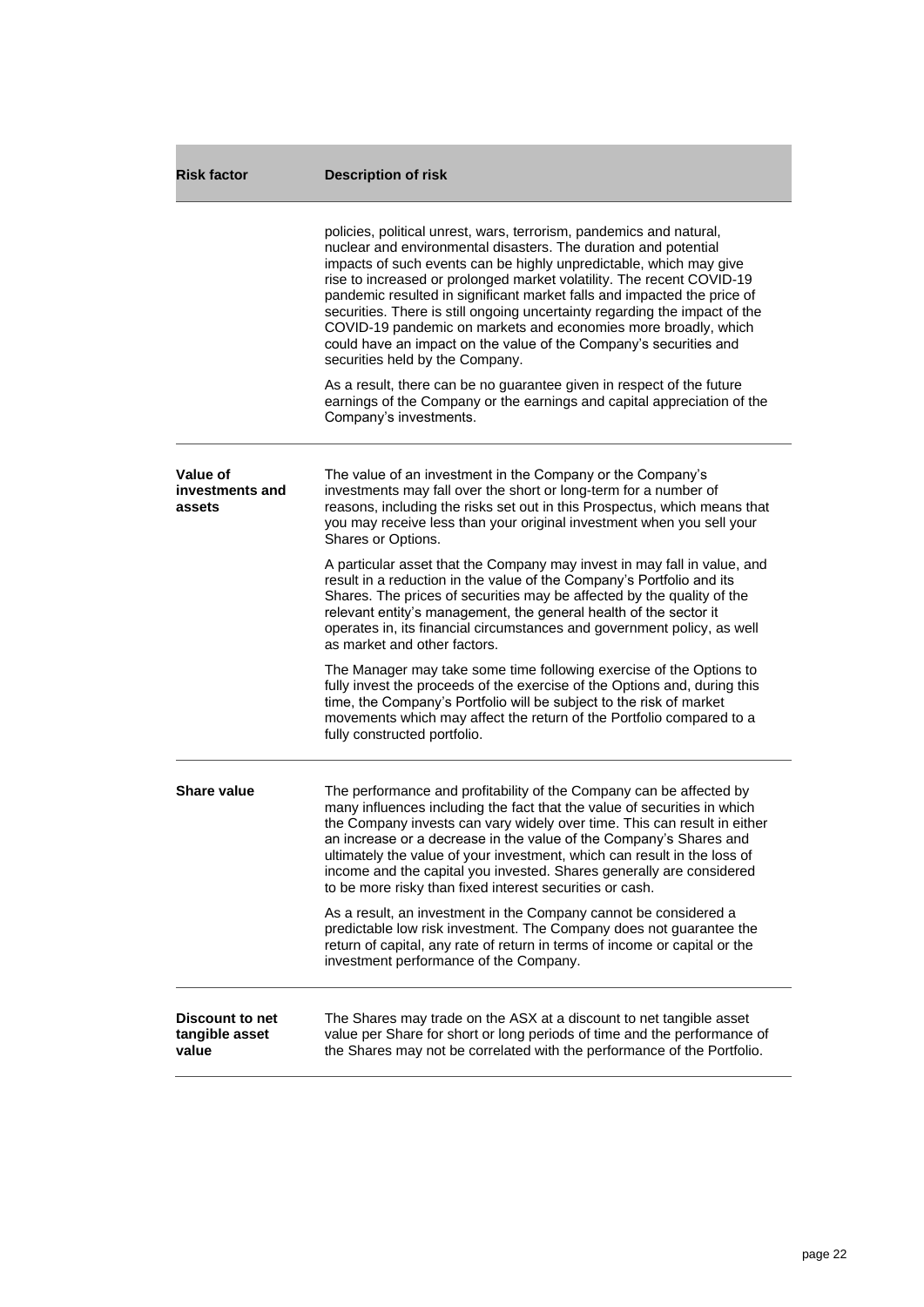| <b>Risk factor</b>                                  | <b>Description of risk</b>                                                                                                                                                                                                                                                                                                                                                                                                                                                                                                                                               |
|-----------------------------------------------------|--------------------------------------------------------------------------------------------------------------------------------------------------------------------------------------------------------------------------------------------------------------------------------------------------------------------------------------------------------------------------------------------------------------------------------------------------------------------------------------------------------------------------------------------------------------------------|
| <b>Future dividends</b><br>and franking<br>capacity | There is no guarantee or assurance that dividends will be paid in the<br>future, or that dividends will remain at current levels or increase over<br>time.                                                                                                                                                                                                                                                                                                                                                                                                               |
|                                                     | To the extent that the Company pays dividends, the Company may not<br>have sufficient franking credits in the future to frank dividends, or the<br>franking system may be subject to review or reform. The value and<br>availability of franking credits to a Shareholder will differ depending on<br>the Shareholder's particular tax circumstances and is subject to<br>applicable tax laws and regulations.                                                                                                                                                           |
|                                                     | The Company's ability to pay a fully or partly franked dividend is<br>contingent on it making taxable profits. No guarantee can be given<br>concerning the future earnings of the Company, the earnings and<br>capital appreciation of the Company's Portfolio or the return of your<br>investment. The issue of additional Shares as a result of the exercise of<br>the Options could potentially cause a dilution of the return per Share<br>available to Shareholders.                                                                                                |
|                                                     | The Manager may make poor investment decisions which may result in<br>the Portfolio's return being inadequate to pay dividends to<br>Shareholders.                                                                                                                                                                                                                                                                                                                                                                                                                       |
| <b>The Manager</b>                                  | If the Manager ceases to manage the Portfolio or the Management<br>Agreement is terminated, the Company will need to identify and engage<br>a suitably qualified and experienced investment manager to implement<br>the Company's investment strategy. This may take some time to<br>address and involve transition difficulties and additional costs.                                                                                                                                                                                                                   |
|                                                     | The ability of the Manager to continue to manage the Company's<br>Portfolio may be compromised by such events as the loss of its AFSL or<br>its non-compliance with the licence conditions of its AFSL and the<br>Corporations Act.                                                                                                                                                                                                                                                                                                                                      |
|                                                     | The Portfolio Manager (or other key personnel) involved in the<br>management of the Company's Portfolio may resign, or otherwise<br>cease to be involved in the management of the Company's Portfolio.<br>This may require the Manager to find a replacement Portfolio Manager<br>(or other key personnel), which may negatively affect the Company's<br>business and the ability to implement its strategies.                                                                                                                                                           |
| <b>Investment</b><br>strategy                       | The historic performance of the Company cannot be relied on as a<br>guide to the future performance of the Company. The investment<br>strategy used by the Manager for the Company includes inherent risks.<br>These include the fact that the Company's success and profitability is<br>very much reliant upon the ability of the Manager to devise and<br>maintain a Portfolio that complies with the Company's investment<br>objective, strategy, style and guidelines, as well as the investments in<br>which it is permitted to invest and its investment approach. |
| <b>Portfolio</b><br>concentration                   | The level of volatility in the Portfolio may fluctuate and the level of<br>correlation with the Benchmark will vary (for example, because of the<br>diversity of the Portfolio and the level of cash held over time). The lower<br>the number of investments the Company holds at any point in time, the<br>higher the concentration and, accordingly, the higher the exposure to<br>changes in prices of individual investments.                                                                                                                                        |

п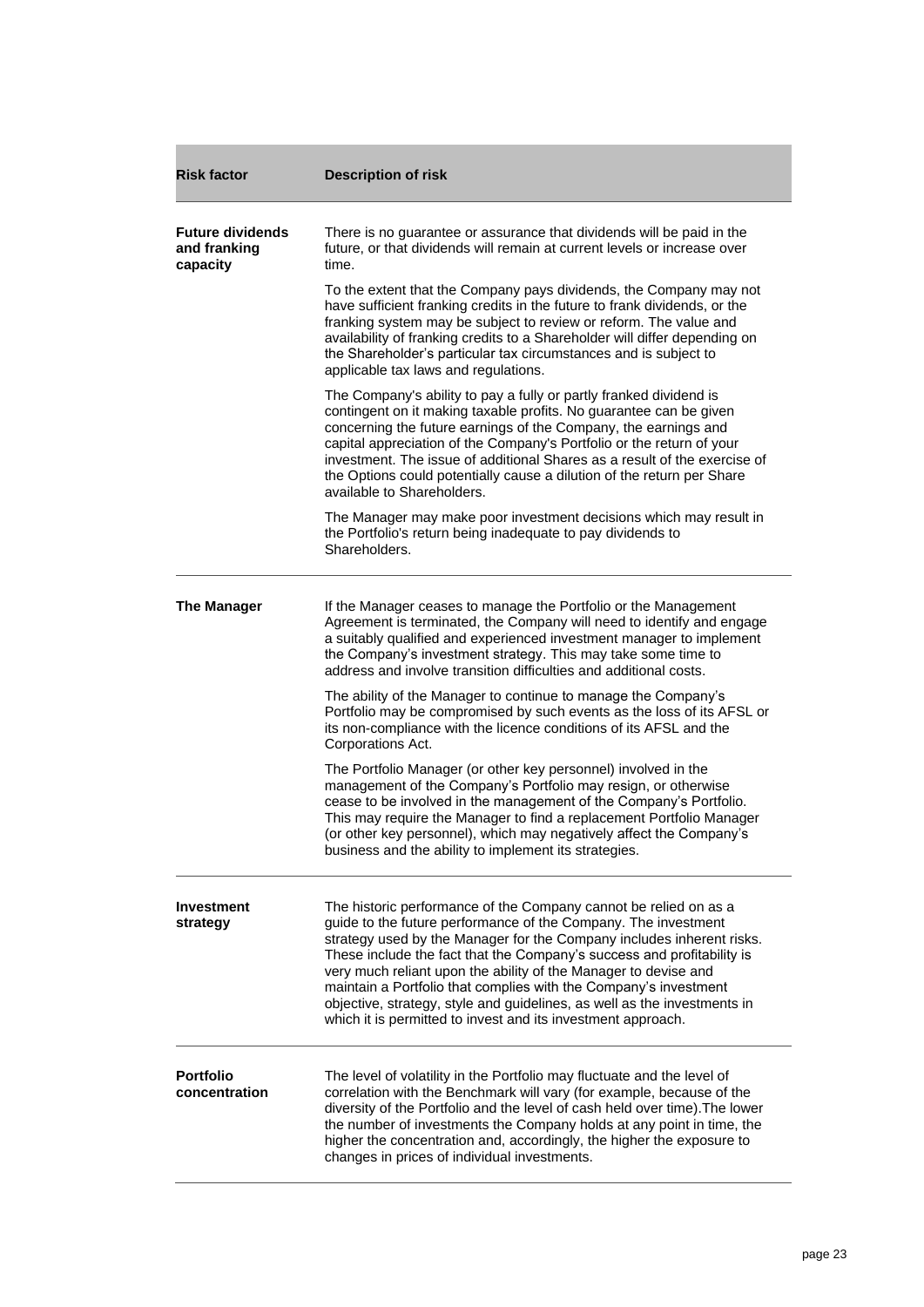| <b>Risk factor</b>                                                          | <b>Description of risk</b>                                                                                                                                                                                                                                                                                                                                                                                                                                                                                                                                                                                                                                                                                                                                                                                                                                             |
|-----------------------------------------------------------------------------|------------------------------------------------------------------------------------------------------------------------------------------------------------------------------------------------------------------------------------------------------------------------------------------------------------------------------------------------------------------------------------------------------------------------------------------------------------------------------------------------------------------------------------------------------------------------------------------------------------------------------------------------------------------------------------------------------------------------------------------------------------------------------------------------------------------------------------------------------------------------|
| <b>Brand contagion</b><br>risk                                              | There is a risk that there could be a flow on effect to the Company of<br>reputational issues experienced by Perpetual Limited and its<br>subsidiaries. This could impact the Share price.                                                                                                                                                                                                                                                                                                                                                                                                                                                                                                                                                                                                                                                                             |
| <b>Expiry or</b><br>termination of<br>material contracts                    | The Company relies on services providers (including the Manager) for a<br>number of ongoing services which if terminated may have a significant<br>impact on the operations of the Company. While the Company seeks to<br>manage these arrangements, from time to time, in the ordinary course<br>of business, material contracts will be terminated by the counterparty,<br>expire or come up for renegotiation. There is a risk that a counterparty<br>may not be willing to enter into a further agreement or may seek to<br>negotiate the terms of the contract on less favourable terms for the<br>Company. If any of the material contracts, including with the Manager,<br>are terminated by the counterparty, not renewed or renegotiated on less<br>favourable terms, it may have an adverse impact on the Company's<br>operations and financial performance. |
|                                                                             | Changes in service providers may also cause increased costs or<br>operational issues in transitioning to the new provider. The Company is<br>in the course of changing its custodian, which potentially exposes the<br>Company to this risk.                                                                                                                                                                                                                                                                                                                                                                                                                                                                                                                                                                                                                           |
| <b>Performance and</b><br>monitoring of<br>outsourced<br>services providers | The Company outsources all key activities to its key service providers,<br>namely the Manager, the Share Registry and the custodian. There is a<br>risk that these service providers are not appropriately selected, are not<br>effectively monitored or do not adequately perform the services. This<br>risk is heightened at present given the potential difficulties caused by<br>the COVID-19 pandemic, including changed working arrangements.<br>Any such failure by service providers could result in financial losses as<br>well as reputational damage to the Company.                                                                                                                                                                                                                                                                                        |
| <b>Operational and</b><br>cyber risks                                       | The Company's operations, or that of its material service providers, may<br>be adversely impacted by breakdowns in internal or external<br>administrative processes or circumstances beyond the Company's<br>reasonable control, such as impacts of the COVID-19 pandemic, failure<br>of technology or infrastructure or natural disasters.                                                                                                                                                                                                                                                                                                                                                                                                                                                                                                                            |
|                                                                             | Despite security measures, fraud, data loss or damage, or business<br>disruption may result from cyber threats against, or unauthorized<br>infiltration of, the Company's technology systems and networks or those<br>of the Company's service providers.                                                                                                                                                                                                                                                                                                                                                                                                                                                                                                                                                                                                              |
| <b>Currency</b><br>exposure                                                 | Securities and cash held by the Company may be denominated in<br>foreign currencies. These currencies may move unfavourably against<br>the Australian dollar and their value in equivalent Australian dollars may<br>fall, which may impact the value of the Company's Portfolio. The<br>Manager expects the Company's Portfolio will be typically unhedged.                                                                                                                                                                                                                                                                                                                                                                                                                                                                                                           |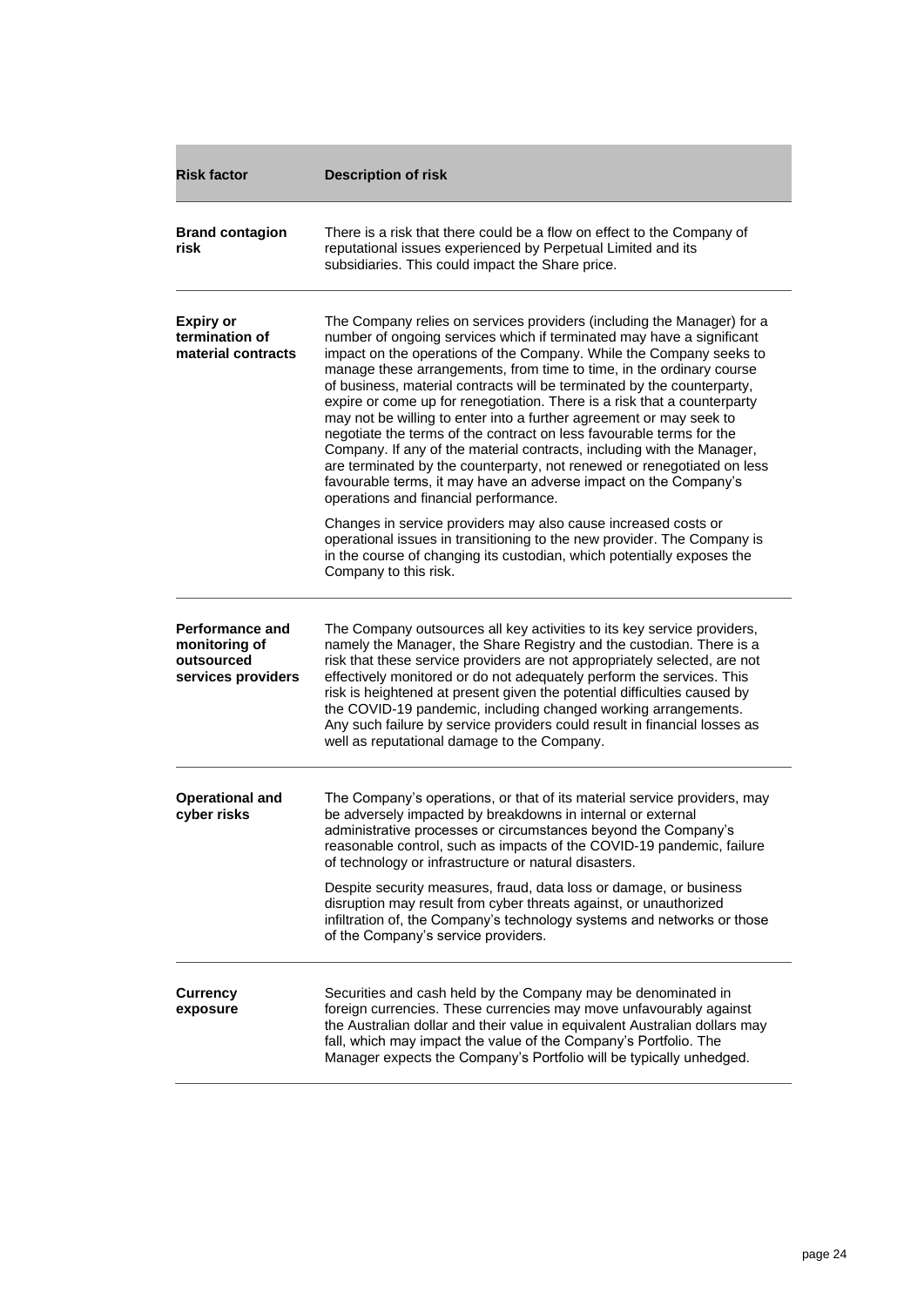| <b>Risk factor</b>       | <b>Description of risk</b>                                                                                                                                                                                                                                                                                                                                                                                                                                                                                                                                                                                 |  |  |
|--------------------------|------------------------------------------------------------------------------------------------------------------------------------------------------------------------------------------------------------------------------------------------------------------------------------------------------------------------------------------------------------------------------------------------------------------------------------------------------------------------------------------------------------------------------------------------------------------------------------------------------------|--|--|
| <b>Global exposure</b>   | For investments in global securities, the Company may be exposed to<br>risks relating to its investment in the securities of entities located in a<br>foreign jurisdiction, where the laws of those foreign jurisdictions offer<br>less legal rights and protections to holders of securities in foreign<br>entities in such foreign jurisdictions compared to the laws in Australia.<br>Foreign countries may also be subject to different business cycles,<br>government policies and geopolitical factors including pandemics,<br>terrorism or warfare which may impact the value of global securities. |  |  |
| <b>Illiquidity</b>       | The absence of an established market or shortage of buyers for an<br>investment can result in a loss if the holder of the investment needs to<br>sell it within a particular timeframe.                                                                                                                                                                                                                                                                                                                                                                                                                    |  |  |
|                          | The Company is a listed investment company and is therefore exposed<br>to the risk of illiquidity. The Company experiences this risk in relation to<br>the securities it holds in its Portfolio, which may mean the Company is<br>unable to sell or buy securities within a particular time frame in<br>accordance with its investment strategy.                                                                                                                                                                                                                                                           |  |  |
|                          | The ability of a Shareholder to sell Shares or Options on the ASX will be<br>dependent on the turnover or liquidity of the Shares at the time of sale,<br>which is a function of a wide variety of factors including the size of the<br>Company and the investment intention of all current and possible<br>investors in the Company at that time.                                                                                                                                                                                                                                                         |  |  |
|                          | Therefore, Shareholders may not be able to sell their Shares or Options<br>at the time and in the volumes or at the price they desire.                                                                                                                                                                                                                                                                                                                                                                                                                                                                     |  |  |
| <b>Climate change</b>    | Climate change is a risk for the Company as it has a variety of<br>investments that are directly or indirectly affected by the weather,<br>climate, and other natural disasters, as well as changing market forces<br>and perception of industries that have a negative impact on the<br>environment. This could lead to an adverse impact on the value of the<br>Company's investments.                                                                                                                                                                                                                   |  |  |
| Interest rate<br>changes | Changes in interest rates may have a negative impact, either directly or<br>indirectly, on investment returns.                                                                                                                                                                                                                                                                                                                                                                                                                                                                                             |  |  |
| <b>Credit</b>            | The issuer or party to a transaction may not repay the principal, make<br>interest payments or fulfil other financial obligations in full or on time.                                                                                                                                                                                                                                                                                                                                                                                                                                                      |  |  |
|                          | The market value of an investment can also fall significantly when the<br>perceived risk of a debt security increases or its credit rating declines,<br>and can negatively impact on the performance of the Portfolio.                                                                                                                                                                                                                                                                                                                                                                                     |  |  |
| <b>Derivatives</b>       | Derivative market values can fluctuate significantly and, as a result,<br>potential gains and losses can be magnified. Losses can occur where<br>the value of the derivative fails to move in line with the underlying asset<br>or where a greater exposure to a market is created through the<br>derivative position than is backed by the assets of the Company. Other<br>risks applying to derivatives include counter-party risk and liquidity risk,<br>where the derivative position is difficult or costly to reverse.                                                                               |  |  |

ï

m.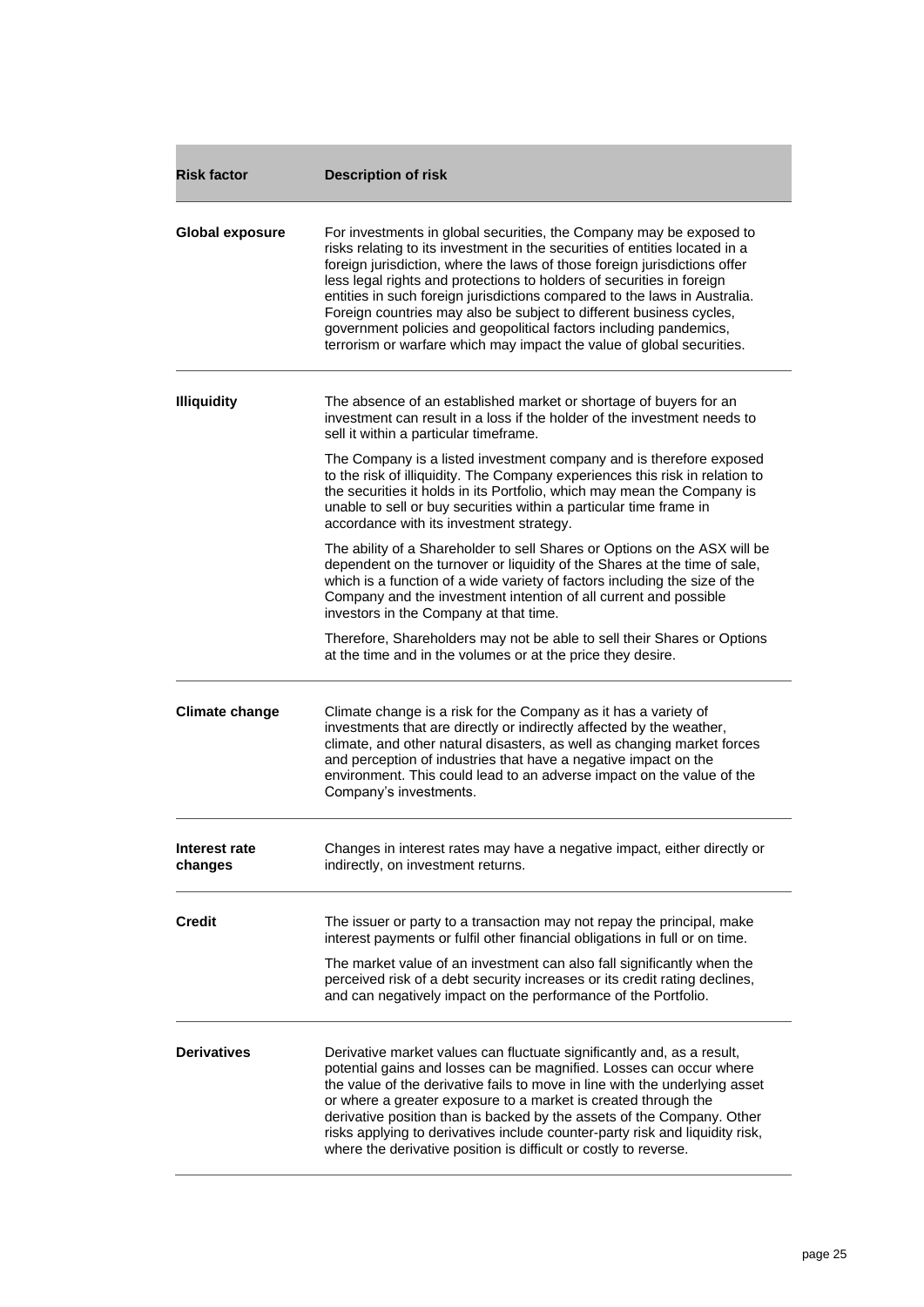| <b>Risk factor</b>                                               | <b>Description of risk</b>                                                                                                                                                                                                                                                                                                                                                                                                                                                                                                                                                                                                 |  |
|------------------------------------------------------------------|----------------------------------------------------------------------------------------------------------------------------------------------------------------------------------------------------------------------------------------------------------------------------------------------------------------------------------------------------------------------------------------------------------------------------------------------------------------------------------------------------------------------------------------------------------------------------------------------------------------------------|--|
| Economic,<br>environmental and<br>social<br>sustainability risks | The Company, its outsourced service providers and companies held in<br>the Portfolio may be subject to economic, environment and social<br>sustainability risks which may impact the Company's reputation or<br>ability to operate.                                                                                                                                                                                                                                                                                                                                                                                        |  |
| Leverage                                                         | Borrowing does not form part of the investment strategy. However, the<br>Company retains the right to leverage up to 10% of the Portfolio's net<br>asset value at the Board's discretion. The use of leverage may magnify<br>the gains and losses achieved by the Company.                                                                                                                                                                                                                                                                                                                                                 |  |
| <b>Counterparty</b><br>exposure                                  | The Company enters into various contracts with counterparties in the<br>conduct of its business. A loss may occur if the other party to a contract,<br>such as a derivatives counterparty or a custodian, defaults on their<br>obligations under the contract. The Company could be exposed to the<br>risk of loss if a counterparty does not meet its obligations, including due<br>to insolvency, financial distress or a dispute over the terms of the<br>contract. In the case of a counterparty default, the Company may also<br>be exposed to adverse market movements while it sources replacement<br>transactions. |  |
|                                                                  | Further, transacting with multiple counterparties may increase the<br>potential for losses by the Company due to the lack of an independent<br>evaluation of a counterparty's financial capabilities and the absence of a<br>regulated market for facilitating the settlement of over the counter<br>derivatives.                                                                                                                                                                                                                                                                                                          |  |
| Legal and<br>regulatory                                          | The Company operates in a highly regulated environment and is subject<br>to extensive laws, regulatory requirements and obligations, policy, ASX<br>rules and business and ethical standards. If the Company is found to<br>have failed to comply with applicable laws or regulations, it may be<br>subject to fines, penalties and requirements to pay compensation for<br>damages as well as reputational damage and other consequences                                                                                                                                                                                  |  |
|                                                                  | Changes in legislation, regulations, government policies and other rules<br>in domestic and foreign markets, including those dealing with taxation,<br>accounting and investments, may also adversely impact the Company,<br>the Company's investments or your investment in the Company.                                                                                                                                                                                                                                                                                                                                  |  |
| <b>Potential conflicts</b><br>of interest                        | The Company and its service providers, including the Manager (who is<br>the investment manager of other funds and investment vehicles), and<br>their respective directors and officers, may, in the course of business,<br>have potential conflicts of interest. If these conflicts are not managed<br>effectively, they could potentially be detrimental to the Company and its<br>Shareholders.                                                                                                                                                                                                                          |  |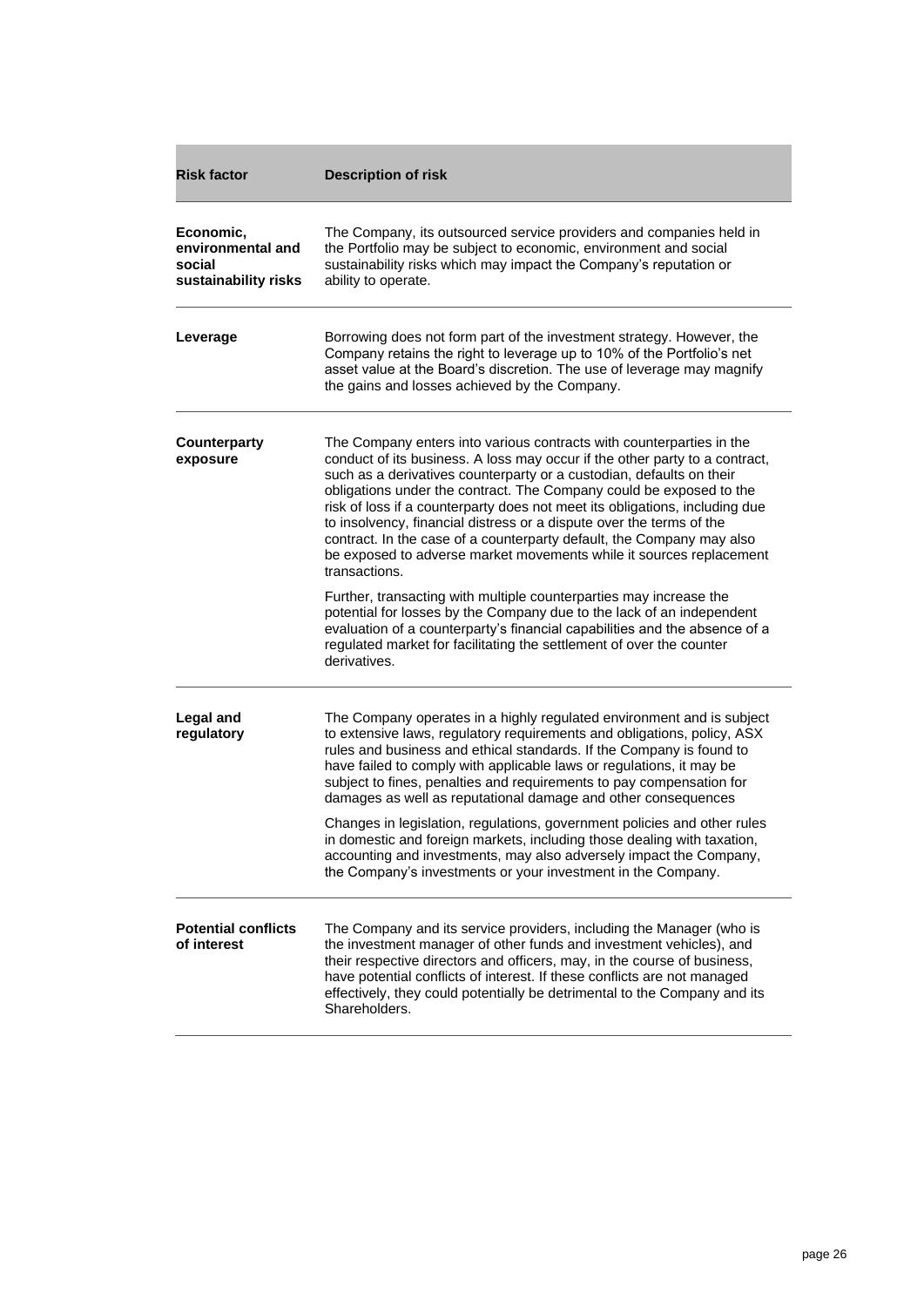# <span id="page-27-0"></span>5 Additional Information

#### <span id="page-27-1"></span>**5.1 Continuous disclosure obligations**

The Company is a 'disclosing entity' (as defined in section 111AC of the Corporations Act) for the purposes of section 713 of the Corporations Act and, as such, is subject to regular reporting and disclosure obligations. Specifically, like all listed companies, the Company is required to continuously disclose any information it has to the market which a reasonable person would expect to have a material effect on the price or the value of the Company's securities. The Options which will be issued pursuant to this Prospectus are Options in respect of the same class of Shares that have been quoted on the official list of the ASX during the 12 months prior to the issue of this Prospectus.

This Prospectus is a 'transaction specific prospectus' to which the special content rules under section 713 of the Corporations Act apply. That provision allows the issue of a more concise prospectus in relation to an offer of securities in a class which has been continuously quoted by the ASX in the three months prior to the date of the prospectus. In general terms 'transaction specific prospectuses' are only required to contain information in relation to the effect of the issue of the Options on the Company and the rights attaching to the Options (and the Shares) and any material price sensitive information not previously disclosed to the market. It is not necessary to include general information in relation to all of the assets and liabilities, financial position, profits and losses or prospects of the issuing company.

This Prospectus is intended to be read in conjunction with the publicly available information in relation to the Company which has been notified to the ASX and does not include all of the information that would be included in a prospectus for an initial public offering of securities in an entity that is not already listed on a stock exchange.

Investors should therefore have regard to the other publicly available information in relation to the Company before making a decision whether or not to invest.

Having taken such precautions and having made such enquiries as are reasonable, the Company believes that it has complied with the general and specific requirements of the ASX as applicable from time to time throughout the period from lodgement of the Company's annual financial report for the financial year ended 30 June 2020 to the issue of this Prospectus which required the Company to notify the ASX of information about specified events or matters as they arise for the purpose of the ASX making that information available to the stock market conducted by the ASX.

The Company, as a disclosing entity under the Corporations Act states that:

- (a) it is subject to regular reporting and disclosure obligations;
- (b) copies of documents lodged with ASIC in relation to the Company (not being documents referred to in section 1274(2)(a) of the Corporations Act) may be obtained from, or inspected at, the offices of ASIC; and
- (c) it will provide a copy of each of the following documents, free of charge, to any person on request:
	- (1) the annual financial report of the Company for the financial year ended 30 June 2020 being the last financial report for a financial year, lodged with ASIC before the issue of this Prospectus;
	- (2) any half-year financial report lodged with ASIC by the Company after the lodgement of that annual report and before the lodgement of this Prospectus; and
	- (3) any continuous disclosure notices given by the Company after the lodgement of the financial report referred to in paragraph (1) above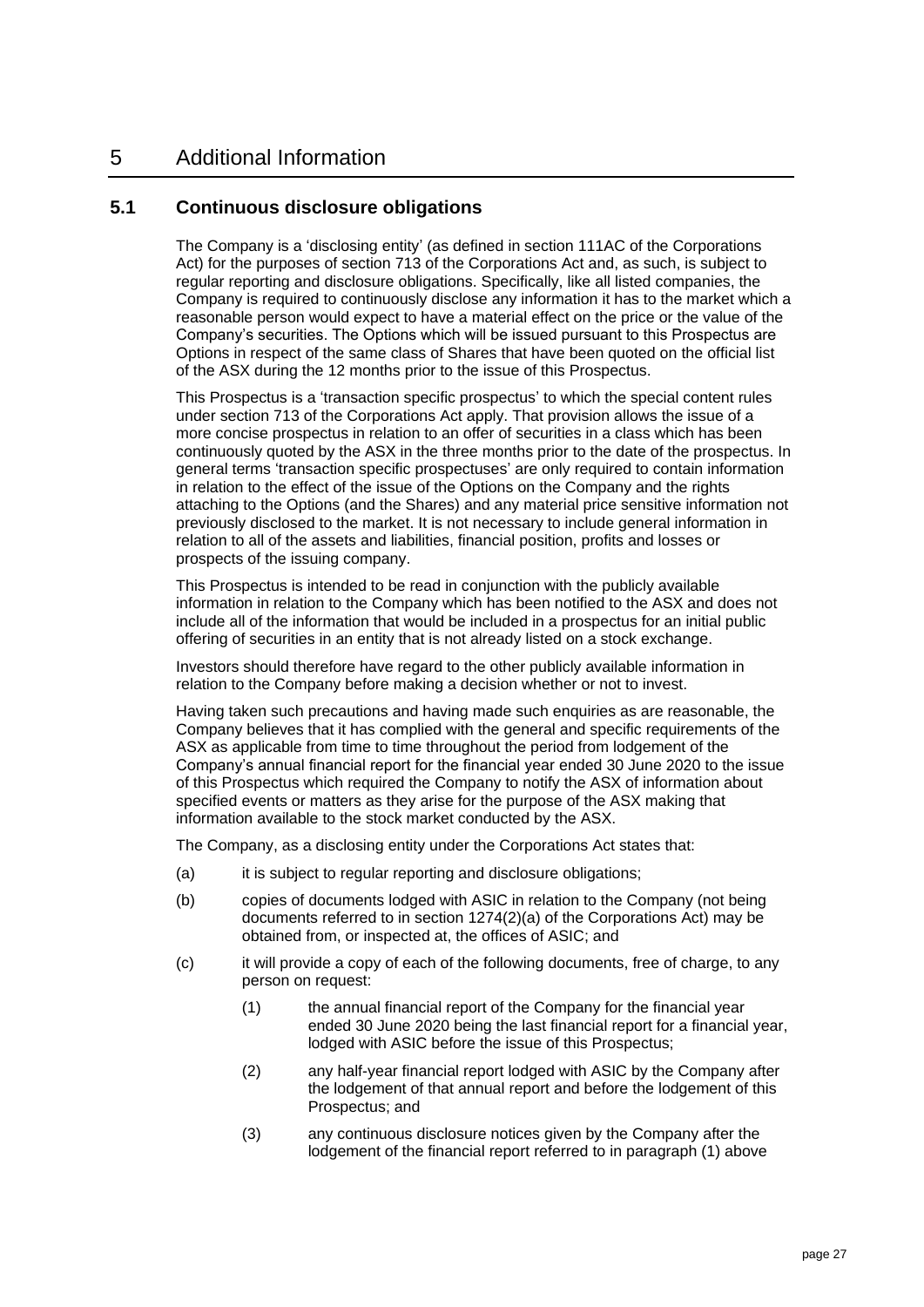and before the lodgement of this Prospectus with ASIC (details of which are set out below).

As outlined above, the Company provides net tangible asset statements to the ASX each trading day to update Shareholders.<sup>19</sup> In addition to these daily net tangible asset statements, since its annual financial report for the period ending 30 June 2020 the Company has lodged the following announcements with the ASX:

ř.

| <b>Date</b> | <b>Announcement</b>                                    |
|-------------|--------------------------------------------------------|
| 21/05/2021  | Webinar Invitation - Investor Update CORRECTION        |
| 21/05/2021  | Webinar Invitation - Investor Update                   |
| 14/05/2021  | Monthly Investment Update & NTA Report - April 2021    |
| 13/05/2021  | Appendix 3X - A Gillespie                              |
| 13/05/2021  | Appendix 3Z - D Lane                                   |
| 13/05/2021  | Director Appointment and Resignation - May 2021        |
| 05/05/2021  | Investor Update Presentation May 2021                  |
| 27/04/2021  | Appendix 3Y - N Fox                                    |
| 26/04/2021  | Appendix 2A                                            |
| 16/04/2021  | Update - Dividend/Distribution - PIC                   |
| 14/04/2021  | Monthly Investment Update & NTA Report - March 2021    |
| 12/03/2021  | Monthly Investment Update & NTA Report - February 2021 |
| 17/02/2021  | 1H21 Results Summary and Highlights                    |
| 17/02/2021  | Condensed Interim Financial Report                     |
| 17/02/2021  | Dividend/Distribution - PIC                            |
| 17/02/2021  | Appendix 4D                                            |
| 12/02/2021  | Monthly Investment Update & NTA Report - January 2021  |
| 14/01/2021  | Monthly Investment Update & NTA Report - December 2020 |
| 14/12/2020  | Monthly Investment Update & NTA Report - November 2020 |

<sup>&</sup>lt;sup>19</sup> Net tangible asset figures released to the ASX each trading day are unaudited and approximate.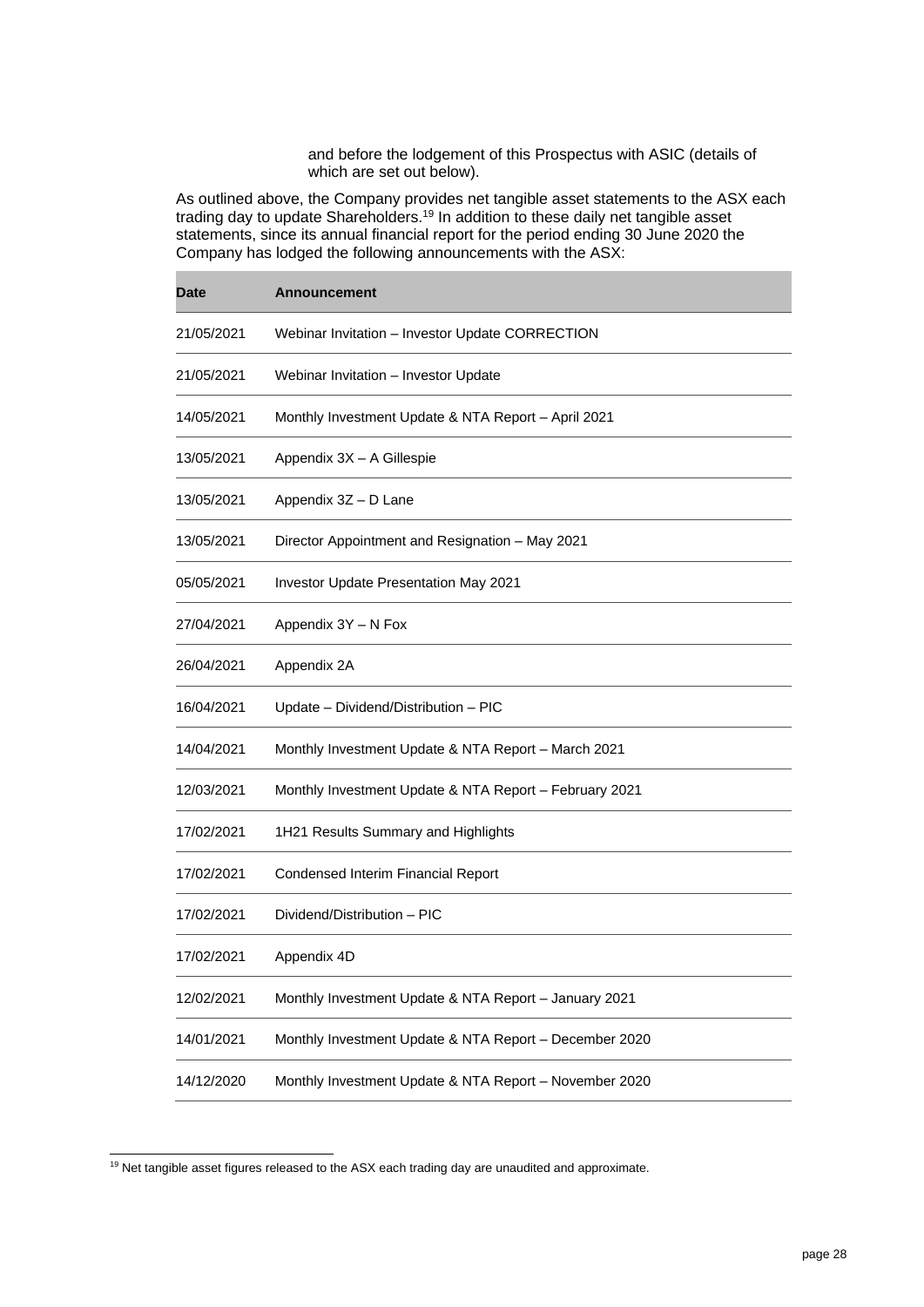| <b>Date</b> | <b>Announcement</b>                                         |
|-------------|-------------------------------------------------------------|
| 27/11/2020  | Appendix 3Y - V Malley                                      |
| 13/11/2020  | Monthly Investment Update & NTA Report - October 2020       |
| 04/11/2020  | <b>Investment Manager Update Presentation</b>               |
| 26/10/2020  | Appendix 3Y - N Fox                                         |
| 26/10/2020  | Appendix 3Y - V Malley                                      |
| 23/10/2020  | Appendix 2A                                                 |
| 16/10/2020  | Appendix 3Z - C Feldmanis                                   |
| 15/10/2020  | Results of 2020 AGM                                         |
| 15/10/2020  | PIC 2020 AGM Presentation                                   |
| 14/10/2020  | Monthly Investment Update and NTA Report                    |
| 12/10/2020  | Update - Dividend/Distribution - PIC                        |
| 14/09/2020  | Monthly Investment Update and NTA Report                    |
| 10/09/2020  | Resignation of Non-executive Director and Notice of Meeting |
| 03/09/2020  | Change of Director's Interest Notice - N Fox                |

Copies of all documents lodged with ASIC in relation to the Company can be obtained free of charge from the Company's registered office during normal office hours.

Publicly available information about the Company, including access to the Company's ASX announcements, is available at [www.asx.com.au](http://www.asx.com.au/) under the stock code 'PIC' or at <http://www.perpetualequity.com.au/shareholders/asx-announcements>

# **5.2 Legal proceedings**

As at the date of this Prospectus, the Company is not involved in any legal proceeding which is material to the Company and the Directors are not aware of any legal proceedings pending or threatened against the Company.

## **5.3 ASIC Instruments**

The Offer is made pursuant to *ASIC Corporations (Application Form Requirements) Instrument 2017/241* which exempts the Company from complying with section 723(1) of the Corporations Act to the extent that the subsection only permits an offer of securities in response to an application form included in or accompanied by a disclosure document.

The Offer is also made pursuant to *ASIC Corporations (Exposure Period) Instrument 2016/74* which exempt the Company from complying with section 727(3) of the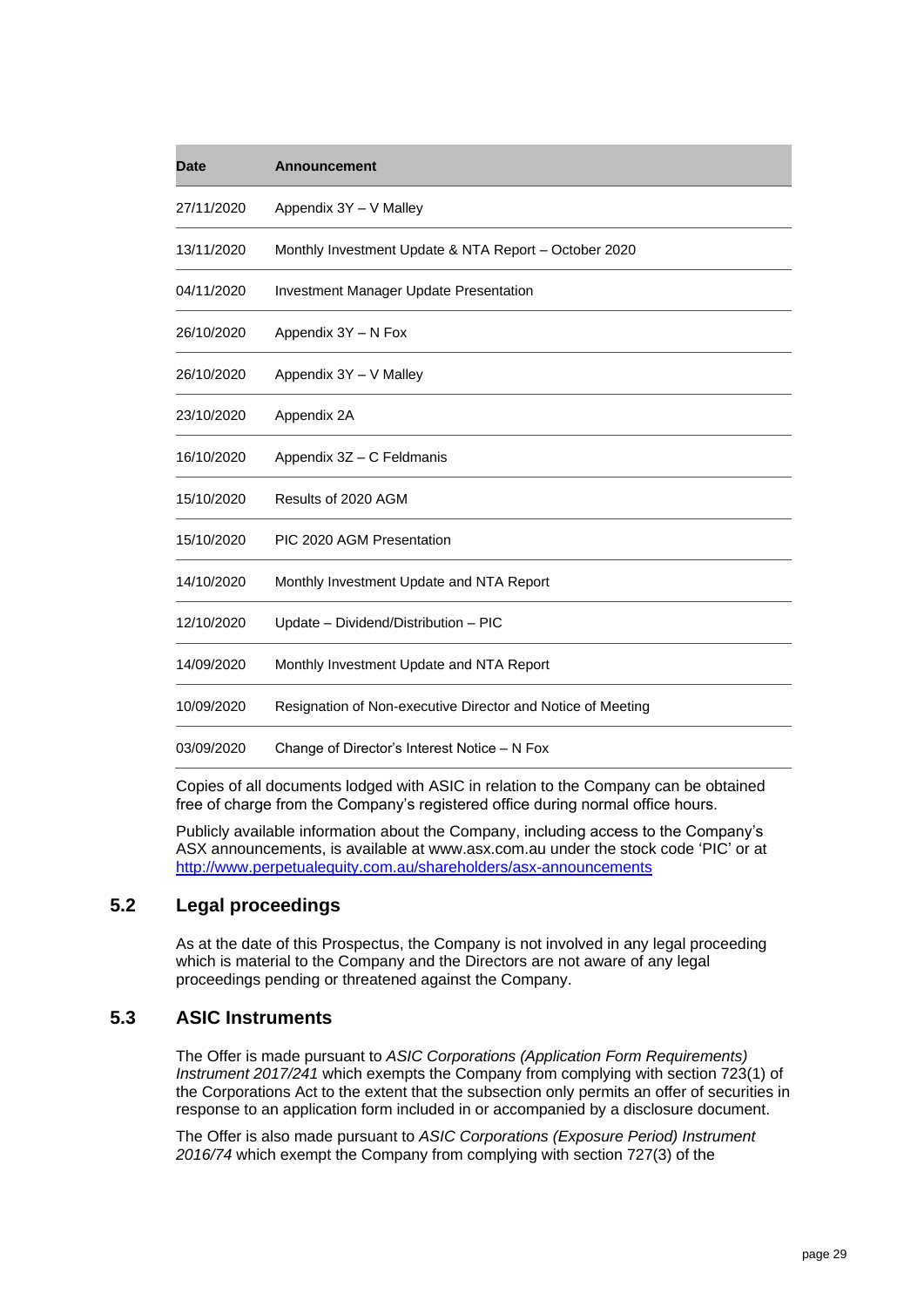Corporations Act to the extent that the section prohibits the Company from issuing Options during the exposure period following the lodgement of this Prospectus.

#### **5.4 Interests of promoters and named persons**

Except as disclosed in this Prospectus, no promoter or any other person named in this Prospectus as performing a function in a professional advisory or other capacity in connection with the preparation or distribution of the Prospectus holds, or has had, in the two year period ending on the date of this Prospectus, any interest in:

- (a) the formation or promotion of the Company;
- (b) property acquired or proposed to be acquired by the Company in connection with its formation or promotion or the Offer: and
- (c) the Offer,

and no amounts have been paid or agreed to be paid and no benefits have been given or agreed to be given to any of these persons for services provided in connection with:

- (d) the formation or promotion of the Company; or
- (e) the Offer.

Herbert Smith Freehills has acted as Australian legal advisor to the Company in relation to the Offer. In respect of this work to date, the Company will pay approximately \$175,000 exclusive of GST. Subsequently, fees will be paid in accordance with normal hourly rates. Herbert Smith Freehills has received fees totalling approximately \$46,500 for services provided to the Company in the two years prior to the date of this Prospectus.

The Manager will act as the authorised intermediary to the Offer. Under the Management Agreement, the Manager receives a management fee which is based on the Portfolio's net asset value (adjusted for provisions for tax payable and unpaid dividends). The exercise of Options issued under the Offer may increase the size of the Portfolio, and therefore the total management fee received by the Manager.

#### **5.5 Consents**

Each of the parties referred to in this section:

- (a) has given and has not at the date of lodgement of this Prospectus with ASIC, withdrawn their written consent:
	- (1) to be named in the Prospectus in the form and context in which it is named; and
	- (2) where applicable, to the inclusion in this Prospectus of the statements or reports (if any) by that person in the form and context in which it appears in this Prospectus;
- (b) has not caused or authorised the issue of this Prospectus;
- (c) has not made any statement in this Prospectus or any statement on which a statement in this Prospectus is based; and
- (d) to the maximum extent permitted by law, expressly disclaims all liability in respect of, makes no representation regarding, and takes no responsibility for, any part of this Prospectus, other than the references to their name and the statement or reports (if any) made in connection with their role as specified below and included in this Prospectus with the consent of that person.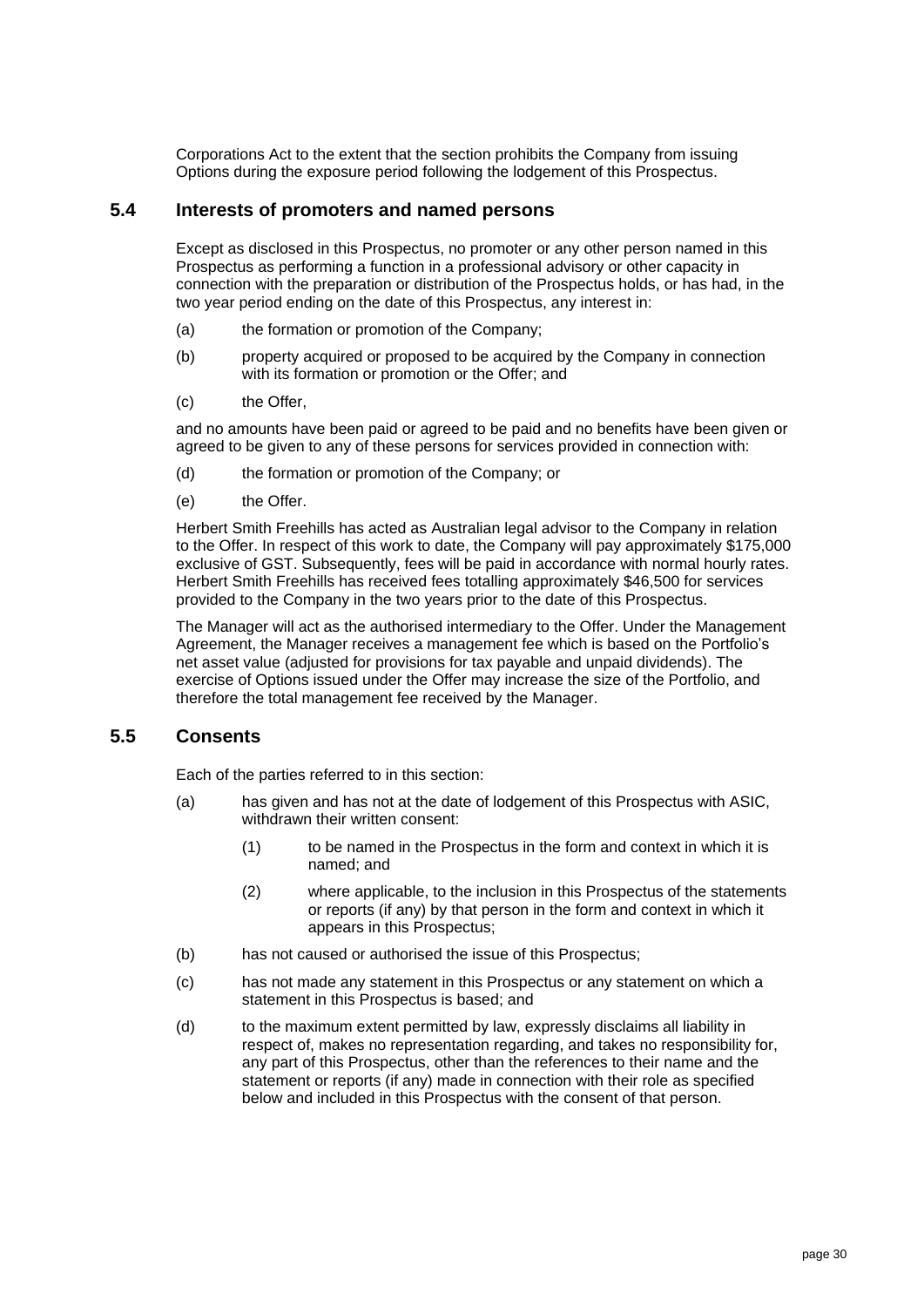| <b>Name</b>                             | Role                                                                  |
|-----------------------------------------|-----------------------------------------------------------------------|
| <b>Herbert Smith Freehills</b>          | Australian solicitors (other than in<br>relation to taxation matters) |
| Perpetual Investment Management Limited | Manager                                                               |
| Link Market Services Limited            | <b>Share Registry</b>                                                 |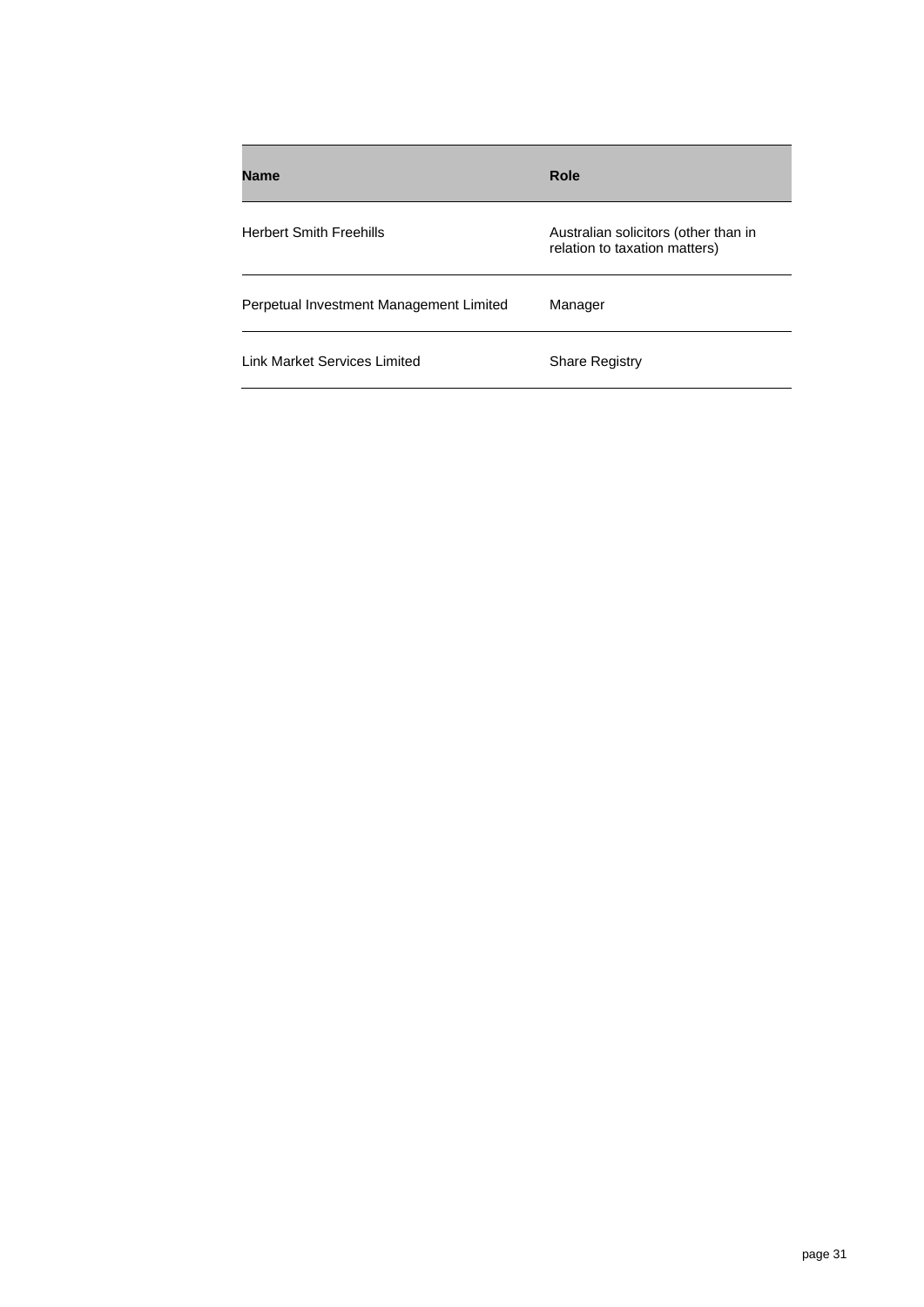#### <span id="page-32-0"></span>6 Glossary

#### **6.1 Glossary**

**AFSL** means an Australian financial services licence as defined in section 761A of the Corporations Act 2001.

**ASIC** means the Australian Securities and Investments Commission.

**ASX** means ASX Limited (ABN 98 008 624 921) or the market operated by that entity, as the context requires.

**ASX Listing Rules** means the listing rules of ASX.

**Benchmark** means the S&P/ASX 300 Accumulation Index.

**Board** means the board of Directors of the Company.

**Business Day** means a day, other than a Saturday, Sunday or public holiday on which Australian banks are open for business in Sydney, Australia.

**Company** means Perpetual Equity Investment Company Limited (ACN 601 406 419).

**Constitution** means the constitution of the Company.

**Corporations Act** means the *Corporations Act 2001*(Cth).

**Eligible Shareholders** means a Shareholder as of the Record Date with a registered address in Australia or New Zealand.

**Exercise Price** means \$1.35.

**Ineligible Shareholders** means a Shareholder as of the Record Date who is not an Eligible Shareholder.

**Management Agreement** means the management agreement between the Company and the Manager dated 7 October 2014, as amended from time to time.

**Manager** means Perpetual Investment Management Limited (ABN 18 000 866 535).

**Offer** means the offer of the Options to Eligible Shareholders pursuant to this Prospectus.

**Official Quotation** means official quotation on the ASX.

**Option** means the option to acquire a Share for the Exercise Price per Option granted pursuant to this Prospectus.

**Option Exercise Form** means the option exercise form that will be sent to Eligible Shareholders with this Prospectus.

**Option Expiry Date** means Friday, 2 September 2022.

**Option Issue Date** means Tuesday, 29 June 2021.

**Portfolio** means the portfolio of investments held by the Company from time to time, to be managed in accordance with the Management Agreement.

**Prospectus** means this Prospectus and includes the electronic prospectus and Option Exercise Form provided with it.

**Record Date** means 7:00pm (Sydney time) on Wednesday, 23 June 2021.

**Share** means a fully paid ordinary share in the Company.

**Share Registry** means Link Market Services Limited.

**Shareholder** means a registered holder of Shares.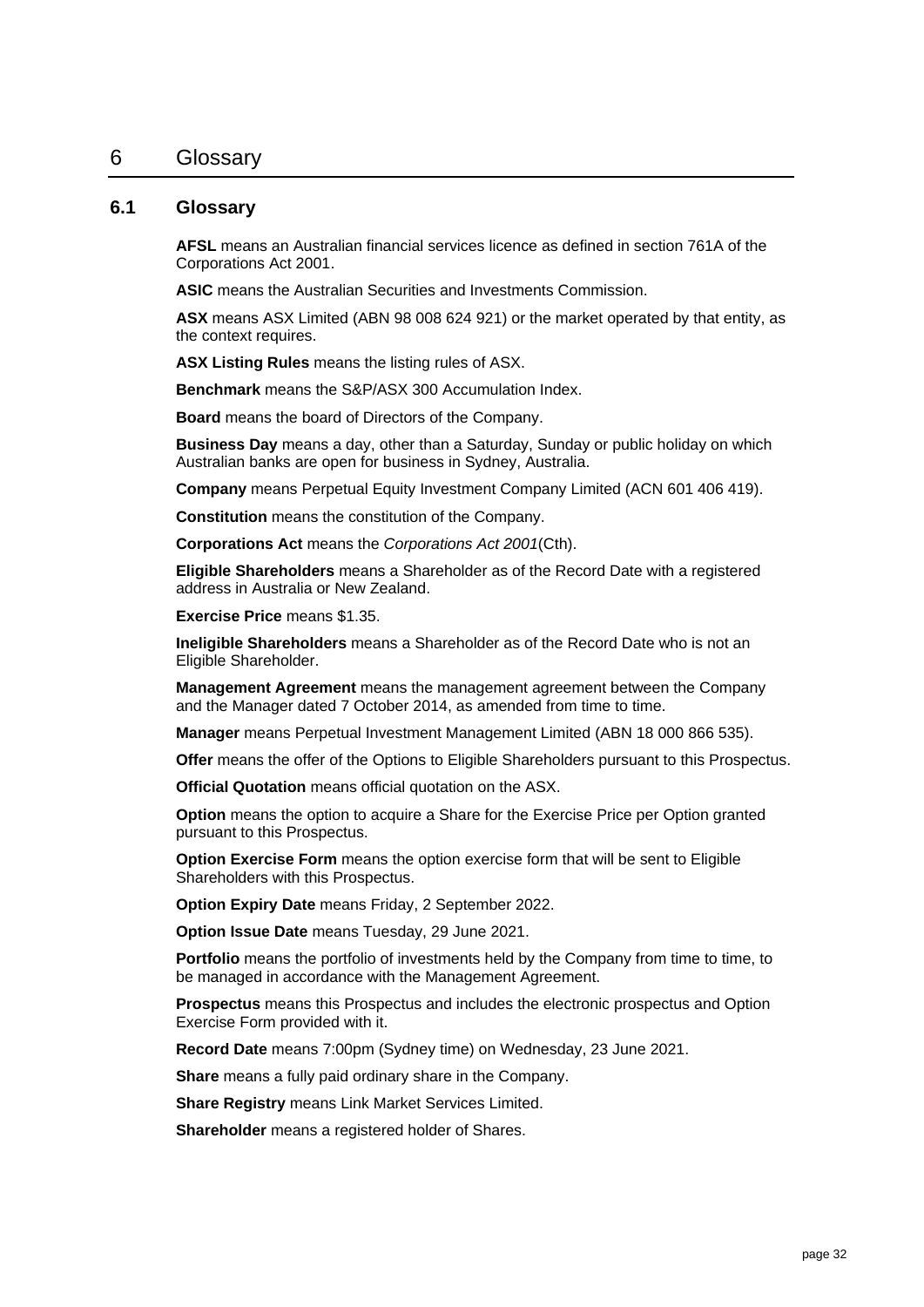**SPP** means the Company's share purchase plan announced on Wednesday, 2 June 2021.

**SPP Shares** means new Shares issued under the SPP.

**volume weighted average price** means the volume weighted average price of Shares sold on the ASX, other than Shares which the Company determines are sold outside the ordinary course of trading, which may include any off-market trades including but not limited to any 'Crossing' transacted outside the 'Open Session State' or any 'Special Crossing' transacted at any time, each as defined in the ASX Operating Rules, or any overseas trades or trades pursuant to the exercise of options over such shares.

# <span id="page-33-0"></span>7 Approval

Each Director has consented to the lodgement of this Prospectus with ASIC.

This Prospectus has been approved by unanimous resolution of the Directors of the Company.

Dated: Wednesday, 2 June 2021

Many Fox

Nancy Fox Chairman Perpetual Equity Investment Company Limited